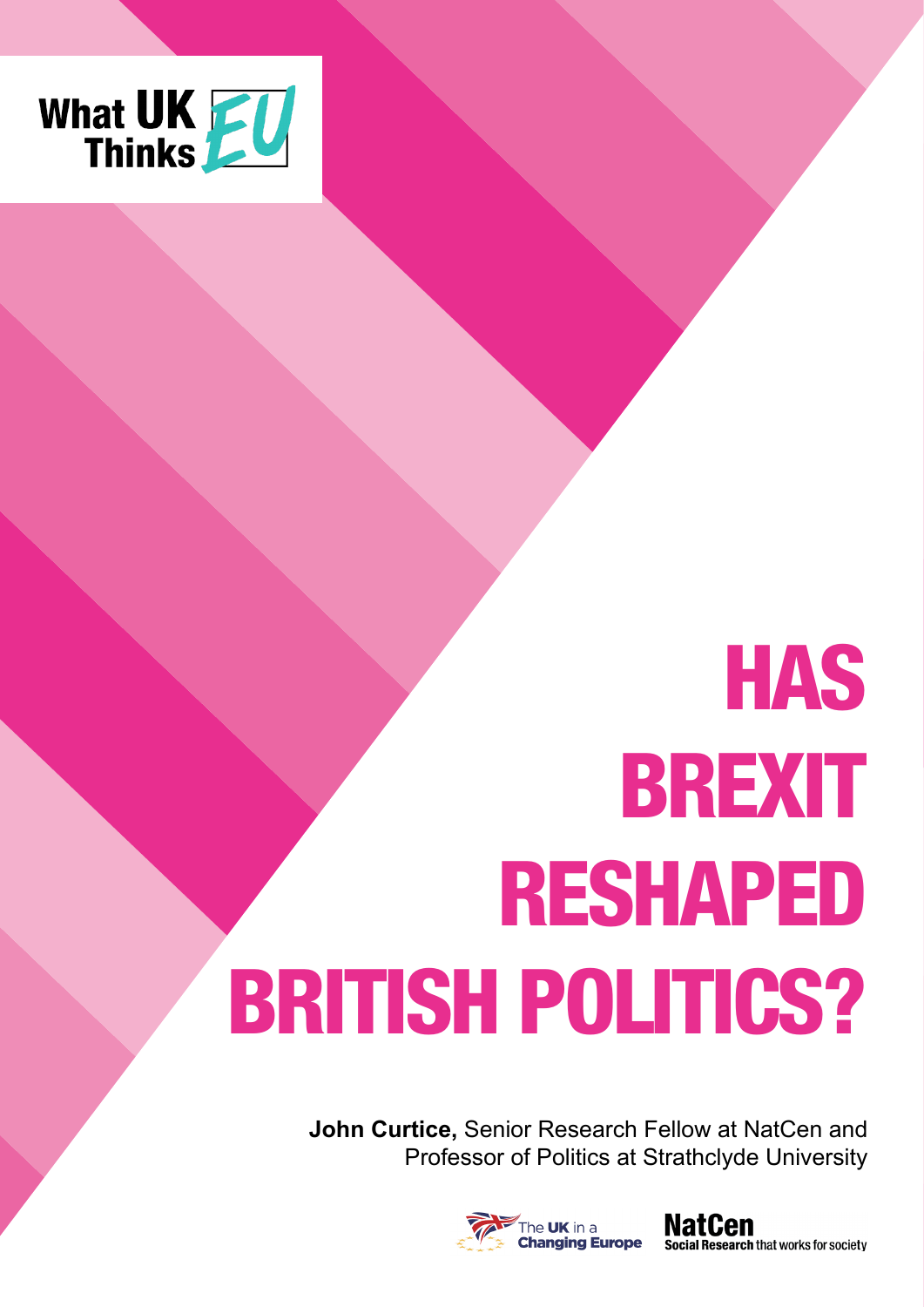# **Has Brexit Reshaped British Politics?**

In the 2017 election the Conservatives gained support amongst Leave voters but fell back amongst Remain supporters. Labour, in contrast, advanced more strongly amongst Remain than amongst Leave voters



As a result, the distinction between whether someone is a social liberal or a social conservative came to be reflected much more in whether people voted Labour or Conservative.

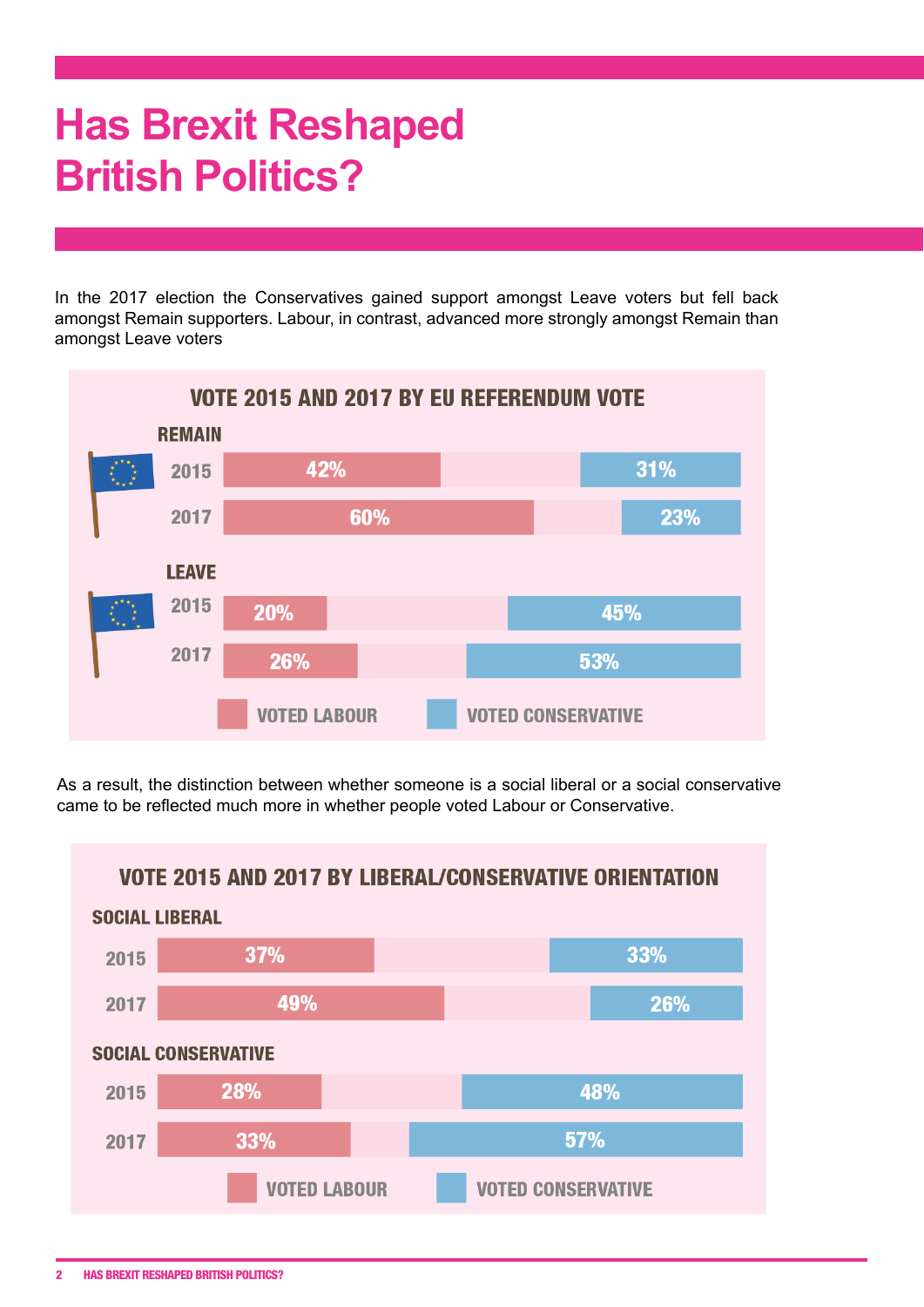Reflecting the pattern of the Brexit vote, age not social class is now the main demographic dividing line in British politics.

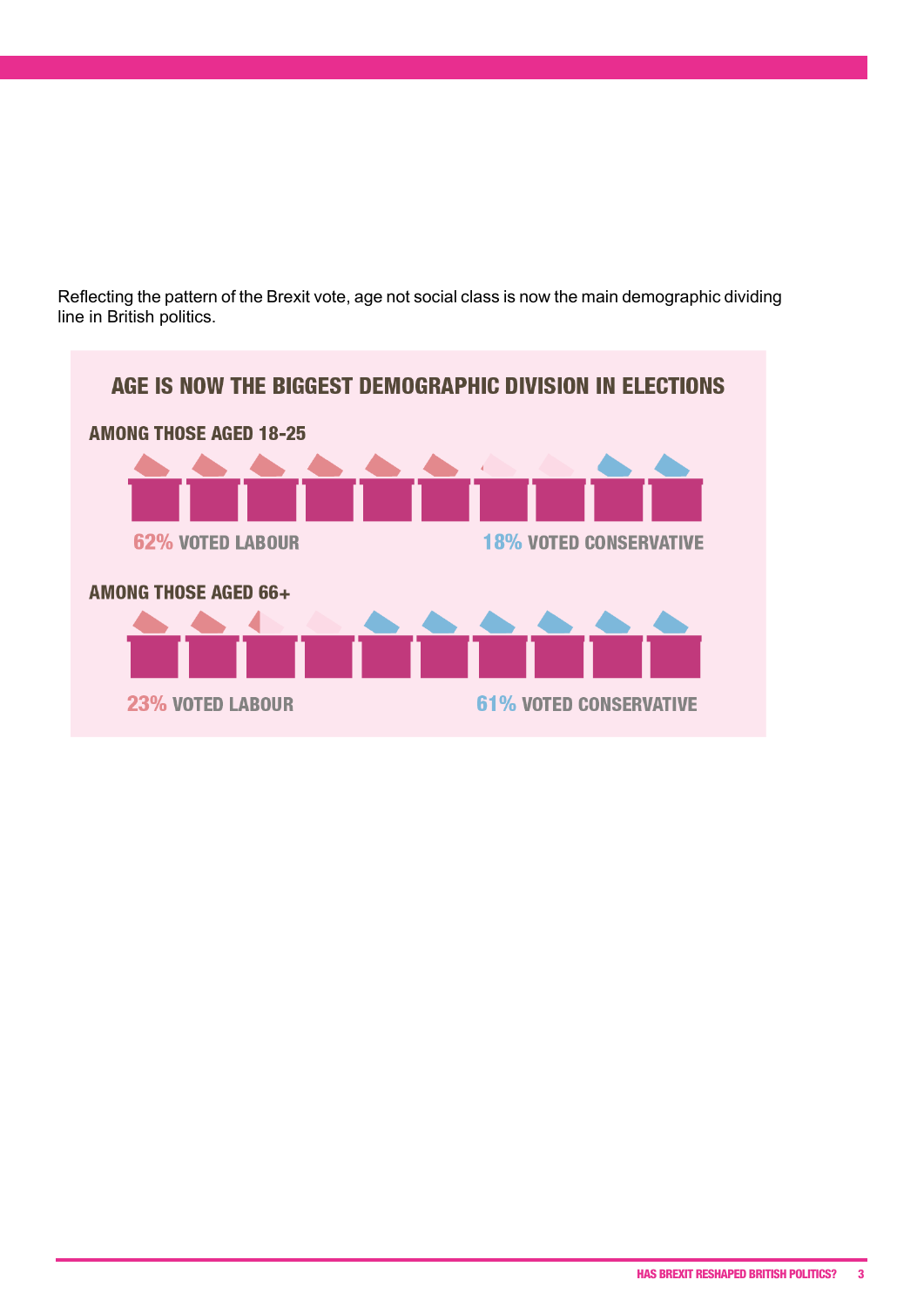# **INTRODUCTION**

When the Prime Minister stood outside 10 Downing Street on 18 April 2017 and announced that she wanted the House of Commons to vote for an early dissolution, she stated that her aim was to secure a mandate - and a large majority - for the vision of Brexit that she had laid out in a major speech at Lancaster House the previous January (May, 2017). In the event, her hopes of winning a substantial majority were dashed, and the Prime Minister found herself having to run a minority government propped up via a 'confidence and supply' arrangement with the DUP. The result, some claimed, meant the electorate had rejected the Prime Minister's vision of Brexit (Dunt, 2017; Stewart and Asthana, 2017), which envisaged that the UK should end freedom of movement, leave both the EU single market and the Customs Union, and no longer accept the jurisdiction of the European Court of Justice, a vision that her critics suggested was too 'hard'.

However, while the Prime Minister may have called the election in order to secure voters' endorsement of her vision of Brexit, we cannot assume that the issue necessarily influenced the way that people voted, let alone that the outcome of the election represented a rejection of that vision. After all, in the event, Brexit was far from being the only subject discussed during an election campaign that was punctuated by two major terrorist events and witnessed a major row about proposals in the Conservative manifesto for the future funding of social care (Ross and McTague, 2017). Moreover, given that support for the two parties with the most distinctive positions on Brexit - the Liberal Democrats (who wanted a second referendum) and UKIP (who backed a 'hard' Brexit) - fell at the election, it is not immediately obvious that people's views about Brexit influenced the way that they voted. Perhaps in the end voters themselves decided that the 2017 election was about domestic issues such as the economy, taxation and public services in much the same way as previous general elections have been.

In this paper, we examine to what extent voters' willingness to support the Conservatives or Labour reflected their views about Brexit. Did, for example, those who voted Remain, and who largely support a 'soft' Brexit, swing away from the Conservatives? Conversely, did Mrs May's party gain ground amongst those who voted to Leave the EU and those who are more inclined towards a 'hard' Brexit? If such patterns are in evidence, is their mirror image to be found in Labour's performance? Meanwhile, in so far as there is any evidence for these propositions, what are the implications for the character of Conservative and Labour support? Does the makeup of who votes Conservative and Labour and the reasons they do still look like much it has always done, or has Brexit reshaped – for the time being at least – the character of the two parties' support?

## **EVIDENCE**

Our evidence comes from a variety of surveys now available of how people voted in the 2017 election. The first is a survey conducted in July 2017 of 2,184 members of a mixed mode random probability panel that is maintained by NatCen Social Research. All of the members of this panel were first interviewed for the 2015 or 2016 British Social Attitudes survey (Clery, Curtice and Harding, 2017), the respondents to which were chosen at random, and who then agreed to undertake further short interviews, either online or over the phone. Previous rounds of interviewing of this panel ascertained, inter alia, people's views about Brexit and how they voted in the EU referendum. The data have been weighted to correct known differences between the character of the original BSA samples and those who responded to the July 2017 wave of the panel (Wood, 2017). At the same time, we use the original 2015 and 2016 British Social Attitudes surveys themselves in order to examine the patterns of voting behaviour in the 2015 general election and the 2016 EU referendum.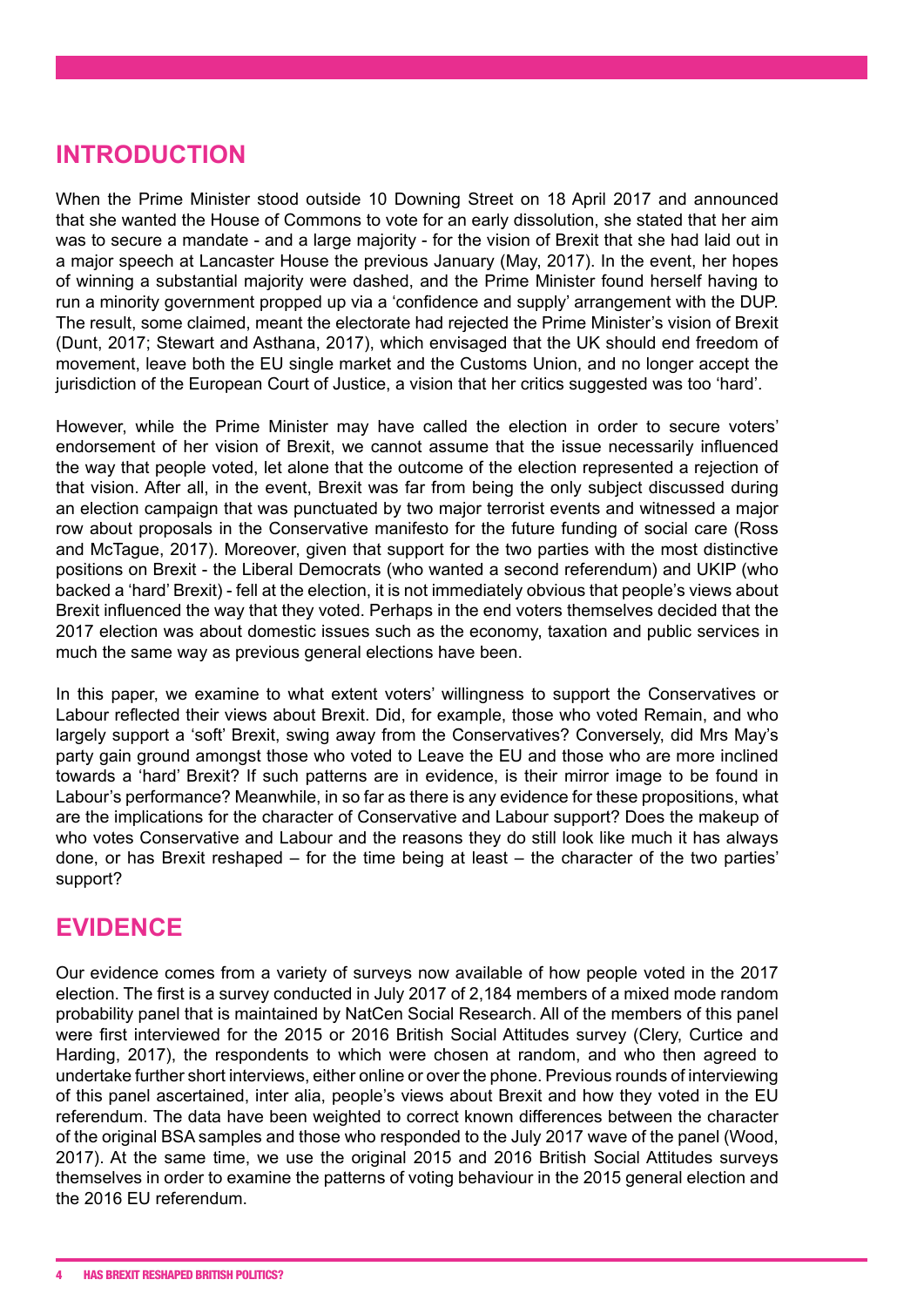Our second key source of evidence is a large survey of 31,196 people conducted in June 2017 by YouGov on behalf of the British Election Study (BES).<sup>1</sup> This was the 13<sup>th</sup> wave of what is a panel study that first began interviewing people in February 2014, in advance of the 2015 general election (and 2014 Scottish independence referendum). This means that for most respondents we also have information from many previous waves of interviewing, including waves undertaken after the 2015 election and the 2016 referendum, as well as during the 2017 general election campaign. Consequently, we can use the panel to trace how the character of party support has evolved during the course of the last two years. These data have also been weighted to reflect the known characteristics of the adult population.

Finally, in addition to these predominantly academic sources of evidence, we also use on occasion the evidence of commercial polls, and in particular polls conducted regularly (online) during the course of the election by both ICM and YouGov, as well as two large post-election polls undertaken by YouGov and Lord Ashcroft (Ashcroft, 2017). As we will see, although our various sources have collected their evidence using different approaches and methodologies, the patterns they uncover prove largely to be much the same, lending confidence to the veracity of the story we have to tell.

# **THE 2015 ELECTION AND THE 2016 REFERENDUM: TWO VERY DIFFERENT BATTLES**

No two elections are exactly alike. However, there are some common themes. One of these is the argument between 'left' and 'right'. Those on the 'left' are inclined to the view that society is too unequal and that the government should endeavour to make it less so, through, for example, higher taxation, more generous welfare benefits, the provision of public services, and regulation of the economy. Those on the 'right', in contrast, feel that a certain amount of inequality has to be accepted so that there are sufficient incentives for people to work and to invest and thereby ensure economic growth is delivered from which all can profit. They are thus usually looking for the government to do less rather than more. This argument has long been part of the regular diet of political debate between Conservative and Labour politicians, with, for example, the Conservative party inclined at election time to argue for low taxation and less regulation, and Labour to claim more needs to be spent on public services and more help given to the less well-off.

This long-standing debate is reflected in the way that people vote in elections. Each year the British Social Attitudes (BSA) survey asks its respondents a series of questions designed between them to ascertain whether respondents are inclined to the left or to the right (Clery, Curtice and Harding, 2017). Details of these questions are given in the appendix to this briefing. Here we may simply note that we can use the responses to identify the one-third or so of respondents who give the most left-wing responses, the one-third who give the most right-wing, and the one-third who fall in between these two groups. These three groups voted very differently, as evidenced by the results of the 2015 BSA, conducted in the weeks and months after that year's election.

As Table 1 shows, only around one in six of those on the left voted for the Conservatives, whereas two-thirds of those on the right did so. Conversely around half of those with relatively left-wing views voted Labour, compared with little more than one in seven of those on the right. On the other hand, whether people were on the left or the right made relatively little difference to the likelihood that they would vote for the Liberal Democrats or UKIP, though we might note that, contrary to what is commonly assumed, UKIP are not particularly popular amongst those on the right.

<sup>1</sup> Further details can be found at http://www.britishelectionstudy.com/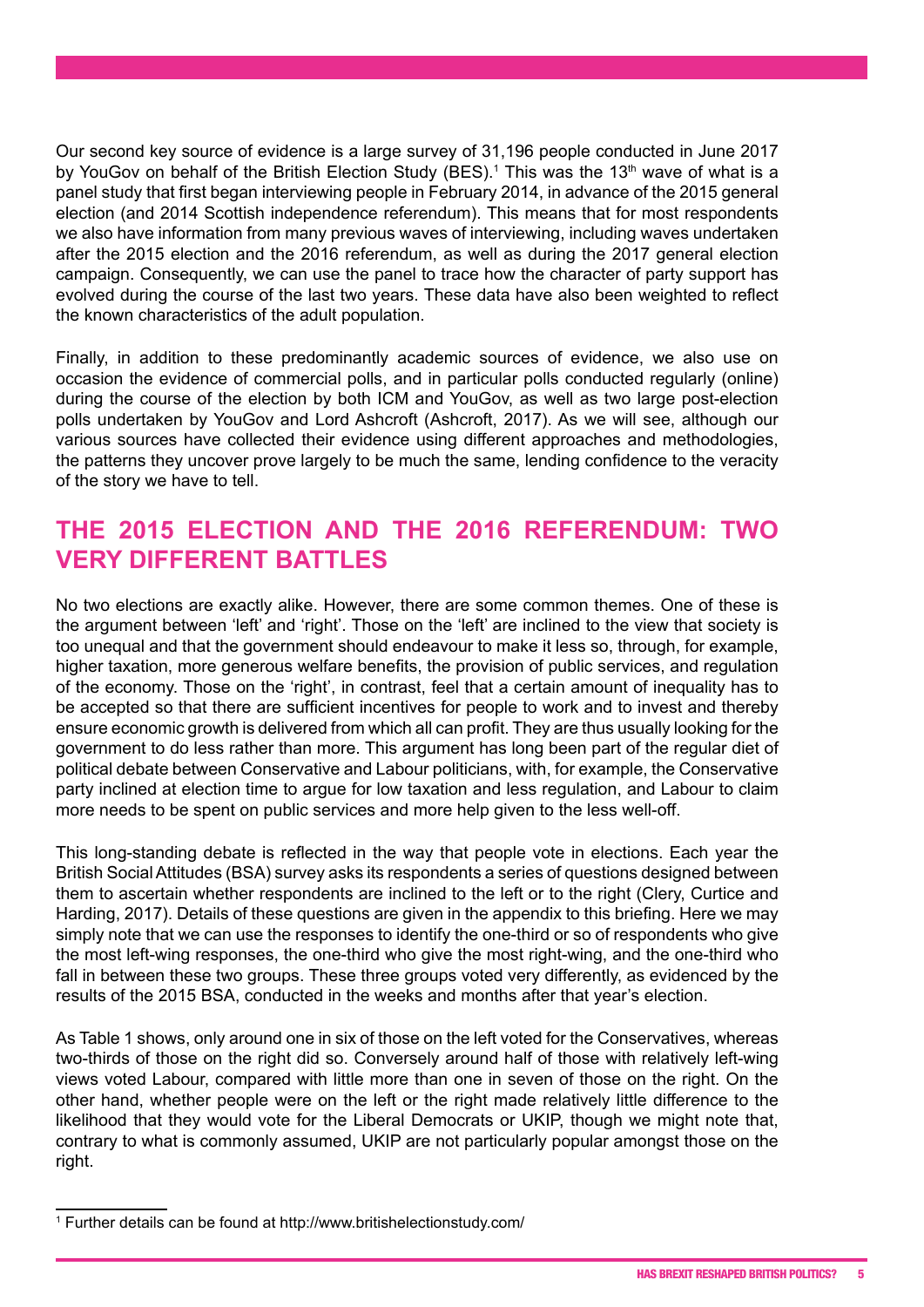#### **Table 1 Vote Choice 2015 by Left/Right Orientation**

| <b>2015 Vote</b> | Left | <b>Centre</b> | <b>Right</b> |
|------------------|------|---------------|--------------|
|                  | %    | $\%$          | $\%$         |
| Conservative     | 17   | 36            | 66           |
| Labour           | 51   | 33            | 15           |
| <b>UKIP</b>      | 10   | 11            | 6            |
| Liberal Democrat | 7    | 9             | 7            |

Source: British Social Attitudes 2015

However, the debate in the EU referendum was not about whether the government should do a little more or a little less. Rather it was about whether it was acceptable that what government can and cannot do should have to take account of the UK's membership of the European Union and, above all, whether or not there needed to be greater control over immigration. Thus, perhaps we should not be surprised that, even though those on the left vote very differently in elections from those on the right – and vice-versa – there was very little difference between these two groups when it came to how they voted in the referendum. According to the 2016 BSA, those on the right (52%) were at most just a little more likely than those on the left (45%) or in the centre (48%) to vote for Leave.

The referendum debate about immigration and about sovereignty touched upon a different set of values than those associated with the terms 'left' and 'right'. It tapped instead into a disagreement between social liberals and social conservatives about the relative merits of a homogeneous and a heterogeneous society. On the one hand, social liberals are inclined to the view that individuals should be able to choose for themselves the moral code and social mores to which they adhere, and they feel comfortable living in an ethnically, linguistically and religiously diverse environment. On the other hand, social conservatives feel that social cohesion demands a degree of adherence to common moral standards and social practices, and they feel this cohesion can be undermined by linguistic and other forms of diversity. Immigration is, of course, a phenomenon that tends to make a society more diverse.

Each year, the British Social Attitudes survey also asks a set of questions designed to ascertain whether people hold socially liberal or socially conservative views. Again, details of the questions are to be found in the appendix; here we use them to divide respondents into the one-third or so most liberal, the one-third most conservative, and the one-third who lie in between. In Table 2 we examine how liberals and conservatives voted in the 2015 election. There were some differences between them so far as their propensity to vote Conservative or Labour are concerned, but they were not large. Social conservatives were 15 points more likely than social liberals to vote Conservative, while social liberals were just 9 points more likely than social conservatives to vote Labour. These differences are much smaller than the equivalent differences (49 points and 36 points) between those on the left and those on the right in Table 1. Where the distinction did matter was in respect of voting for UKIP and the Liberal Democrats. UKIP was much more popular, relatively speaking, amongst social conservatives while the Liberal Democrats were most successful in winning votes amongst social liberals (see also Heath, Jowell and Curtice, 1985).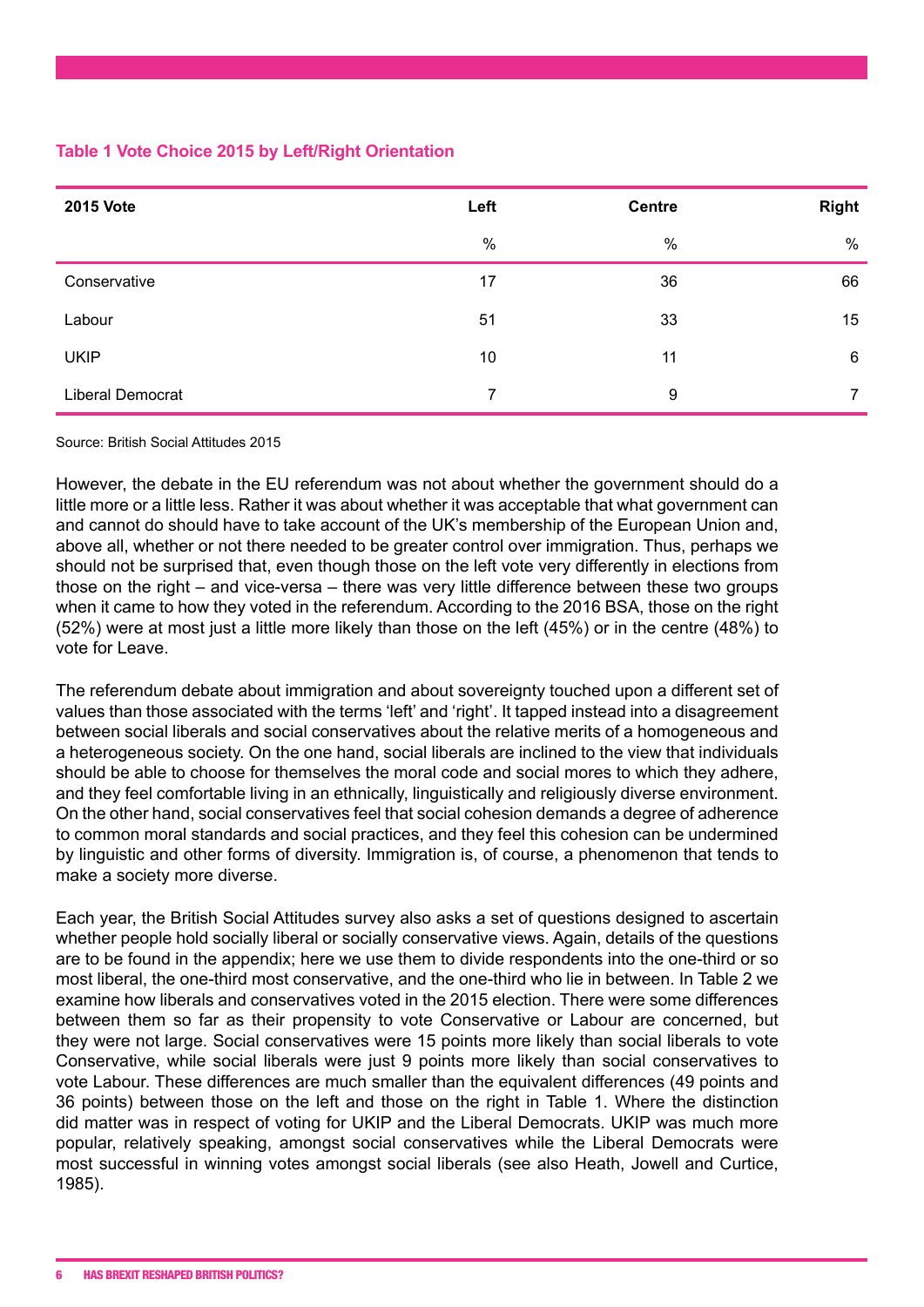#### **Table 2 Vote Choice 2015 by Liberal/Conservative Orientation**

| <b>2015 Vote</b> | Liberal | <b>Centre</b> | Conservative |
|------------------|---------|---------------|--------------|
|                  | $\%$    | %             | %            |
| Conservative     | 33      | 45            | 48           |
| Labour           | 37      | 31            | 28           |
| <b>UKIP</b>      | 3       | 12            | 15           |
| Liberal Democrat | 12      | 6             | 3            |

#### Source: British Social Attitudes 2015

In contrast, social liberals and social conservatives voted very differently from each other in the EU referendum. According to the 2016 BSA, just 21% of social liberals voted Leave, whereas as many as 72% of social conservatives did so. Those in the centre, meanwhile, divided almost evenly in the referendum, with 53% voting Leave.

The demographics of these two ideological differences, that is, between left and right, and between social liberals and social conservatives, are rather different from each other. Those in salaried, middle class occupations together with (especially) those running a small business are rather more likely to be on the right, while those in working class jobs tend to be on the left. In the 2015 BSA, for example, 37% of those in salaried occupations and 39% of small employers were on the right, compared with just 22% of those in routine and semi-routine occupations. However, whether someone is a social liberal or a social conservative depends primarily on their age or educational background. No less than 63% of graduates were social liberals in the 2015 BSA survey, compared with just 18% of those without any educational qualifications. Similarly, 54% of those aged between 18 and 24 were social liberals, while just 26% of those aged 65 and over fell into that group. Thus, as Table 3 shows, how someone voted in the referendum depended primarily on their age and education rather than their social class.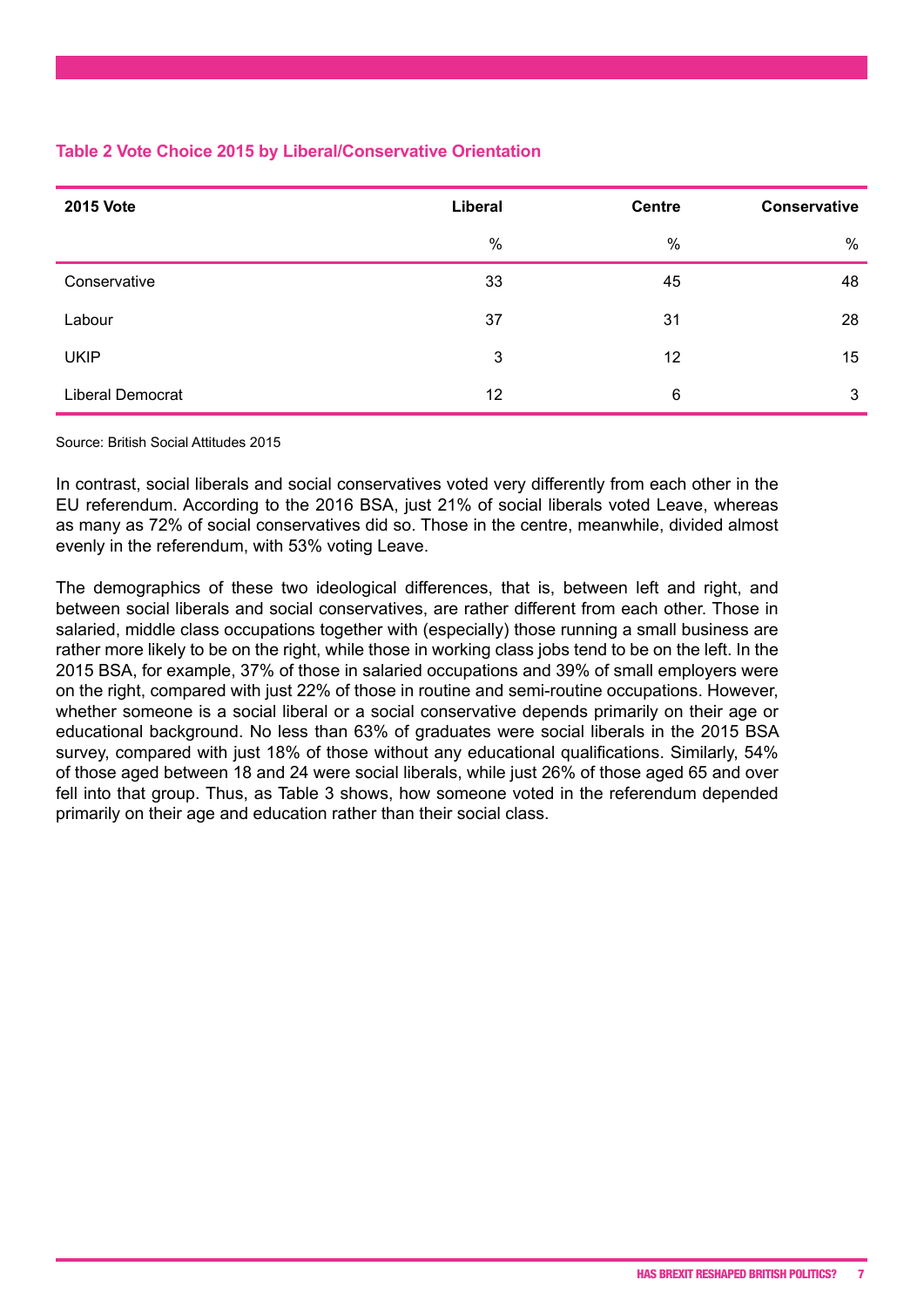|                                          |      | Leave | Remain |
|------------------------------------------|------|-------|--------|
| <b>Age Group</b>                         |      |       |        |
| 18-24                                    | $\%$ | 28    | 72     |
| 25-34                                    | $\%$ | 37    | 63     |
| 35-44                                    | $\%$ | 37    | 63     |
| 45-54                                    | $\%$ | 47    | 53     |
| 55-64                                    | $\%$ | 55    | 45     |
| $65+$                                    | $\%$ | 63    | 37     |
|                                          |      |       |        |
| <b>Highest Educational Qualification</b> |      |       |        |
| Degree                                   | $\%$ | 22    | 78     |
| Higher education below degree            | $\%$ | 53    | 47     |
| A Level                                  | $\%$ | 41    | 59     |
| GCSE A-C                                 | $\%$ | 62    | 38     |
| GCSE D-F                                 | $\%$ | 69    | 31     |
| None                                     | $\%$ | 72    | 28     |
|                                          |      |       |        |
| <b>NS Social Class</b>                   |      |       |        |
| Professional and Managerial              | %    | 36    | 64     |
| Intermediate                             | $\%$ | 53    | 47     |
| Small Employers                          | $\%$ | 56    | 44     |
| Supervisory & Technical                  | $\%$ | 60    | 40     |
| Routine & Semi-Routine                   | $\%$ | 60    | 40     |

**Table 3 EU Referendum Vote by Age Group, Highest Educational Qualification and Social Class**

Source: British Social Attitudes 2016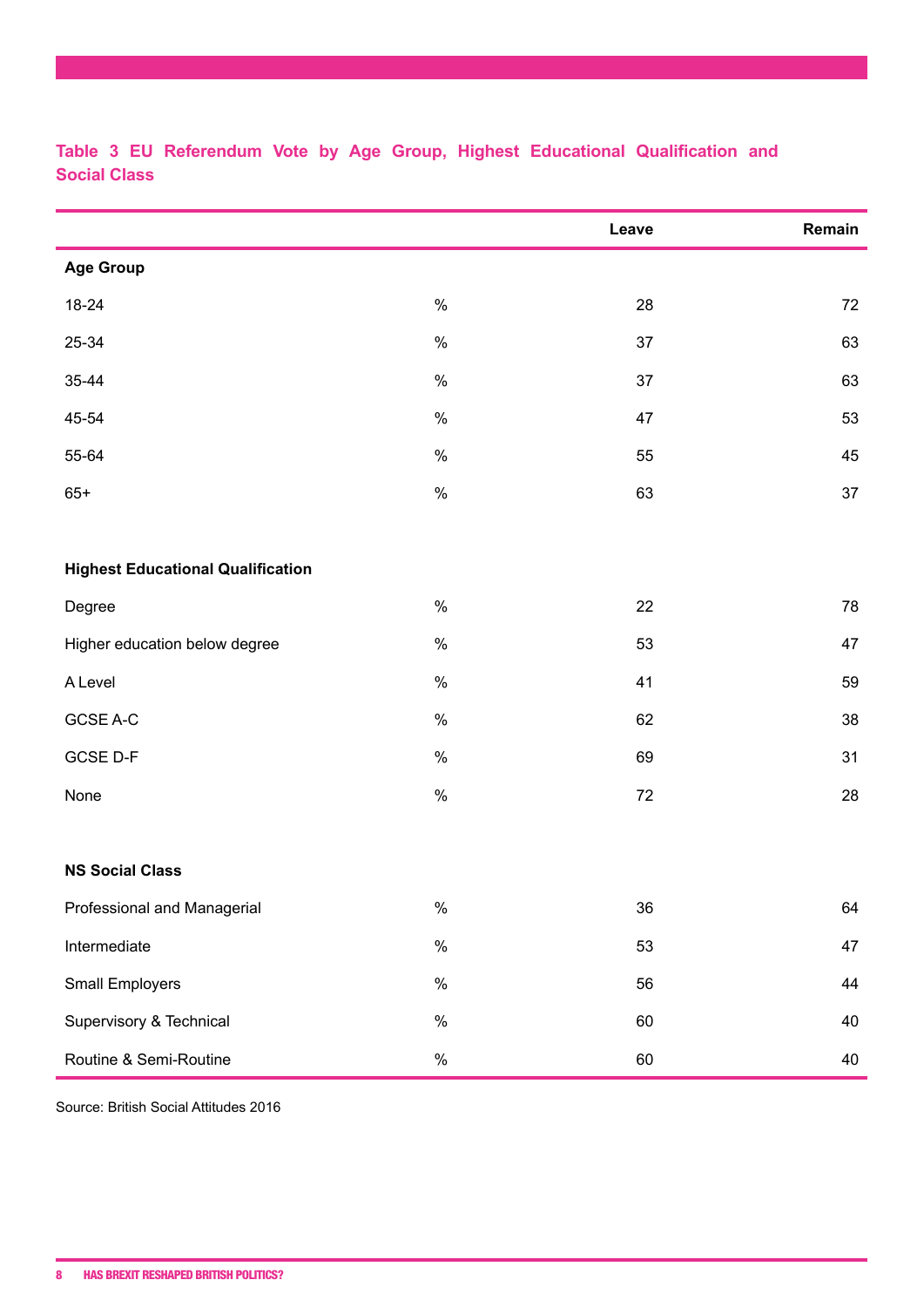According to the 2016 British Social Attitudes survey, nearly three in four of those aged 18 to 24 voted to Remain in the EU, whereas, in contrast, nearly two in three of those aged 65 and over voted to Leave. Equally, around three-quarters of graduates voted for Remain, while threequarters of those without any educational qualifications voted for Leave. The finely balanced overall outcome of the referendum thus hid what was a very sharp social division by age and educational background. Meanwhile, although those in a professional or managerial occupation were almost two to one in favour of Remain, otherwise there was relatively little difference in the voting behaviour of those in different occupational classes.

Against this backdrop, it is, perhaps, not surprising that how people voted in the EU referendum did not correspond especially closely with which of the two largest parties they supported (Curtice, 2017). According to BSA, those who supported the Conservatives were almost evenly divided in how they voted in the EU referendum, with 54% voting for Leave and 46% for Remain. Labour supporters were not so evenly divided, but even so as many as 33% voted for Leave while 67% backed Remain. In contrast, as we might anticipate, Liberal Democrat and UKIP supporters were less divided. Indeed, every single respondent to the 2016 BSA survey who identified themselves as a UKIP supporter said they voted Leave, although doubtless in the real world there were a few UKIP supporters who voted to Remain. Meanwhile, nearly three quarters (73%) of those who identified themselves as a Liberal Democrat voted to Remain while around a quarter (27%) backed Leave.

Thus, if voters' decisions in the 2017 election about whether to vote Conservative or Labour reflected their views about Brexit, there would seem to be plenty of scope for some voters to have departed from their usual voting choice. But if that scope were to be realised, voters would need to have reckoned that there was a discernible difference between the parties in their stance on Brexit. We might wonder how far that was the case. After all, the Labour party was not opposing the decision to leave the EU, while the Conservatives' position was described by the minister in charge of negotiating the UK's exit from the EU, David Davis, as 'constructive ambiguity' (Mance, 2017). Indeed, as Table 4 shows, many a voter admitted to YouGov during the 2017 election campaign that they did not know where the parties stood on Brexit. Around one in three said either that they were 'not sure' where the Conservatives stood or that they did not have any clear policy, while in the case of Labour and the Liberal Democrats nearly half were of that view. That said, whereas 38% associated the Conservatives with the idea of a 'hard' Brexit', only 4% reckoned Labour supported such a stance. Meanwhile around one in four thought that Labour opposed Brexit, whereas only around one in ten said the same of the Conservatives. In short, some voters at least did think there was a discernible difference between the parties on Brexit.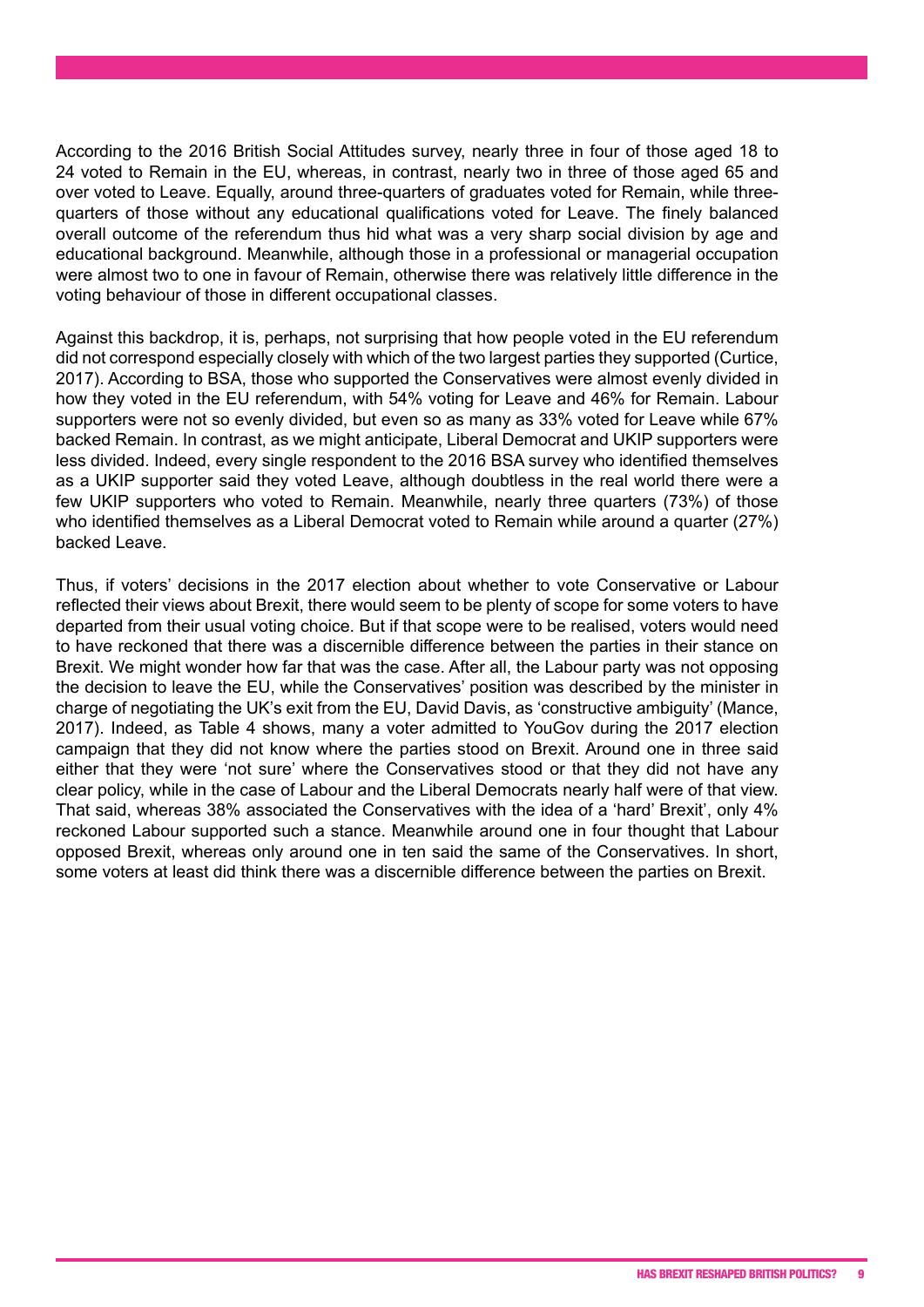#### **Table 4 Perceived Position of the Parties on Brexit, 2017 General Election**

|                                                                                                                           | <b>Perceived Position of</b> |        |                             |             |  |  |
|---------------------------------------------------------------------------------------------------------------------------|------------------------------|--------|-----------------------------|-------------|--|--|
|                                                                                                                           | <b>Conservatives</b>         | Labour | Liberal<br><b>Democrats</b> | <b>UKIP</b> |  |  |
|                                                                                                                           | $\%$                         | %      | %                           | %           |  |  |
| They are opposed to Brexit and<br>would like Britain to remain in the<br>European Union                                   | 6                            | 17     | 27                          | 1           |  |  |
| They are opposed to Brexit and<br>would like to have a second<br>referendum once negotiations are<br>complete             | 3                            | 9      | 20                          | 1           |  |  |
| They accept Brexit, but would like<br>Britain to have a "soft Brexit" and<br>retain the benefits of the single<br>market  | 21                           | 27     | 5                           | 2           |  |  |
| They support Brexit and would like<br>Britain to leave the European Union<br>completely and negotiate a new<br>trade deal | 38                           | 4      | 1                           | 63          |  |  |
| They don't have any clear policy/Not<br>sure                                                                              | 31                           | 43     | 47                          | 28          |  |  |

Source: YouGov 9-10.5.17

In any event, even if many voters had difficulty identifying where the parties stood on Brexit, they had less difficulty distinguishing between them when it came to one of the central issues in the EU referendum campaign - immigration. As Table 5 shows, according to YouGov over half reckoned that the Conservatives wanted to reduce immigration, whereas only around one in ten felt that the Labour party wished to do so. This finding is underlined by data collected by the British Election Study internet panel during the election campaign. Respondents to this study were asked to indicate where they thought the parties stood on this issue by placing the parties on a scale from zero to ten, where zero meant 'the UK should allow many fewer immigrants' to come to the UK, and ten signified that 'the UK should allow many more immigrants' to come. On average the Conservatives were given a score of 3.6, whereas the equivalent figure for Labour was 6.5. Evidently this was an issue - one that had become highly salient in the wake of the EU referendum – on which the Conservatives and Labour were widely thought to be a long way apart. On this evidence, it certainly seems we cannot dismiss the possibility that Brexit influenced how people voted in the 2017 election.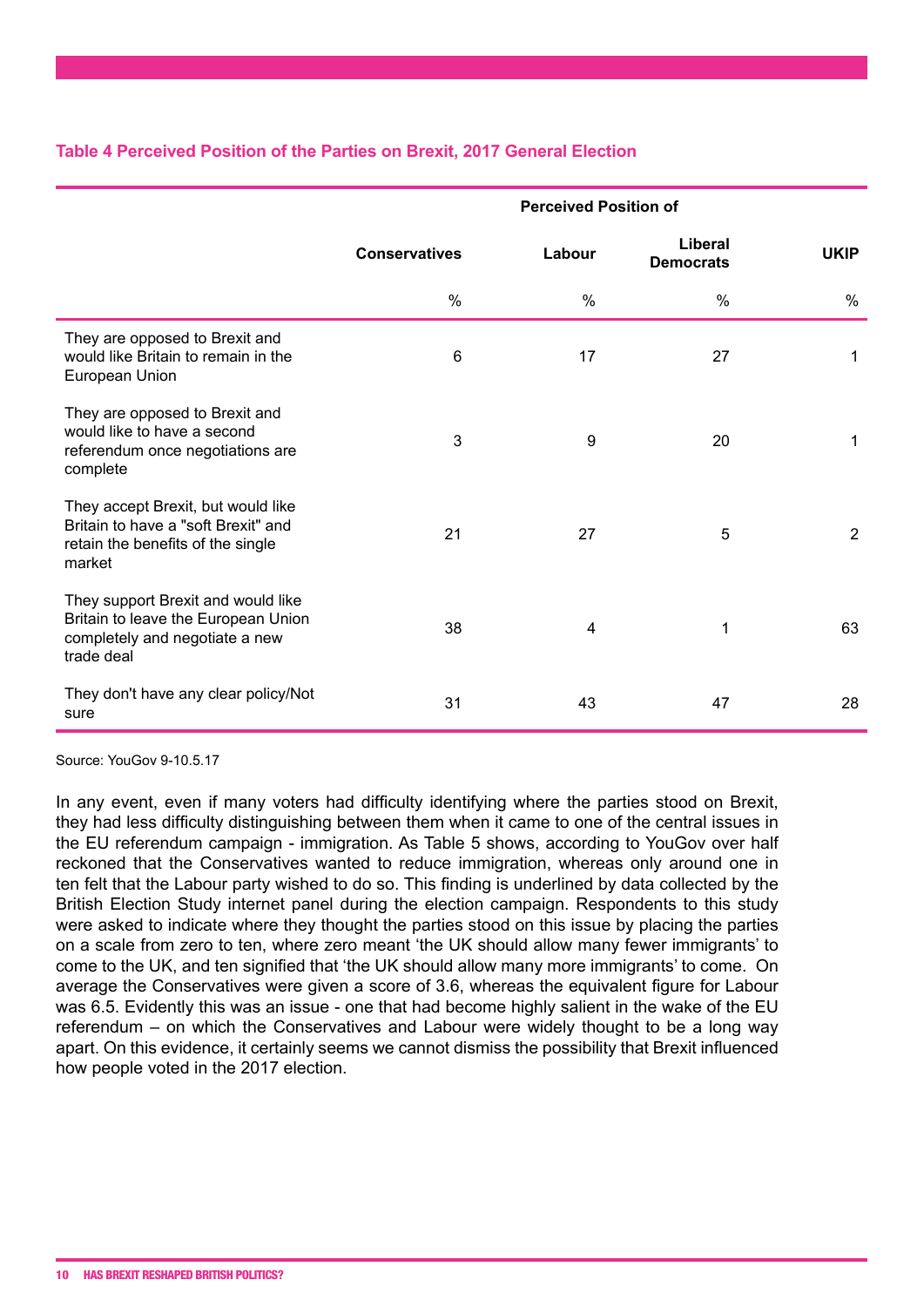#### **Table 5 Perceived Position of the Parties on Immigration, 2017 General Election**

|                                                                                                      | <b>Perceived Position of</b> |        |                             |             |  |  |
|------------------------------------------------------------------------------------------------------|------------------------------|--------|-----------------------------|-------------|--|--|
|                                                                                                      | <b>Conservatives</b>         | Labour | Liberal<br><b>Democrats</b> | <b>UKIP</b> |  |  |
|                                                                                                      | %                            | %      | $\%$                        | %           |  |  |
| They would like to tighten<br>immigration rules and reduce the<br>amount of immigration into Britain | 54                           | 9      | 4                           | 73          |  |  |
| They would like to keep immigration<br>into Britain at about its current level                       | 15                           | 31     | 21                          |             |  |  |
| They would like to relax immigration<br>rules and allow more immigration into<br><b>Britain</b>      | 3                            | 11     | 19                          |             |  |  |
| They don't have any clear policy/<br>Not sure                                                        | 29                           | 39     | 56                          | 25          |  |  |

Source: YouGov 9-10.5.17

# **CAMPAIGN MOVEMENT**

The 2017 election was, of course, unexpected. Many voters had probably not put much thought into how they might vote at the next election when the Prime Minister announced that she wanted an early ballot. Now that they were suddenly confronted with the prospect of casting a vote, they had to decide what to do. So, if Brexit did make a difference to the way that people voted, we might well anticipate that this will have been evident in how voting intentions evolved during the election campaign itself. As voters aligned their vote choice with their views about Brexit and immigration, perhaps Remain voters swung to Labour, while Leave voters moved in the opposite direction?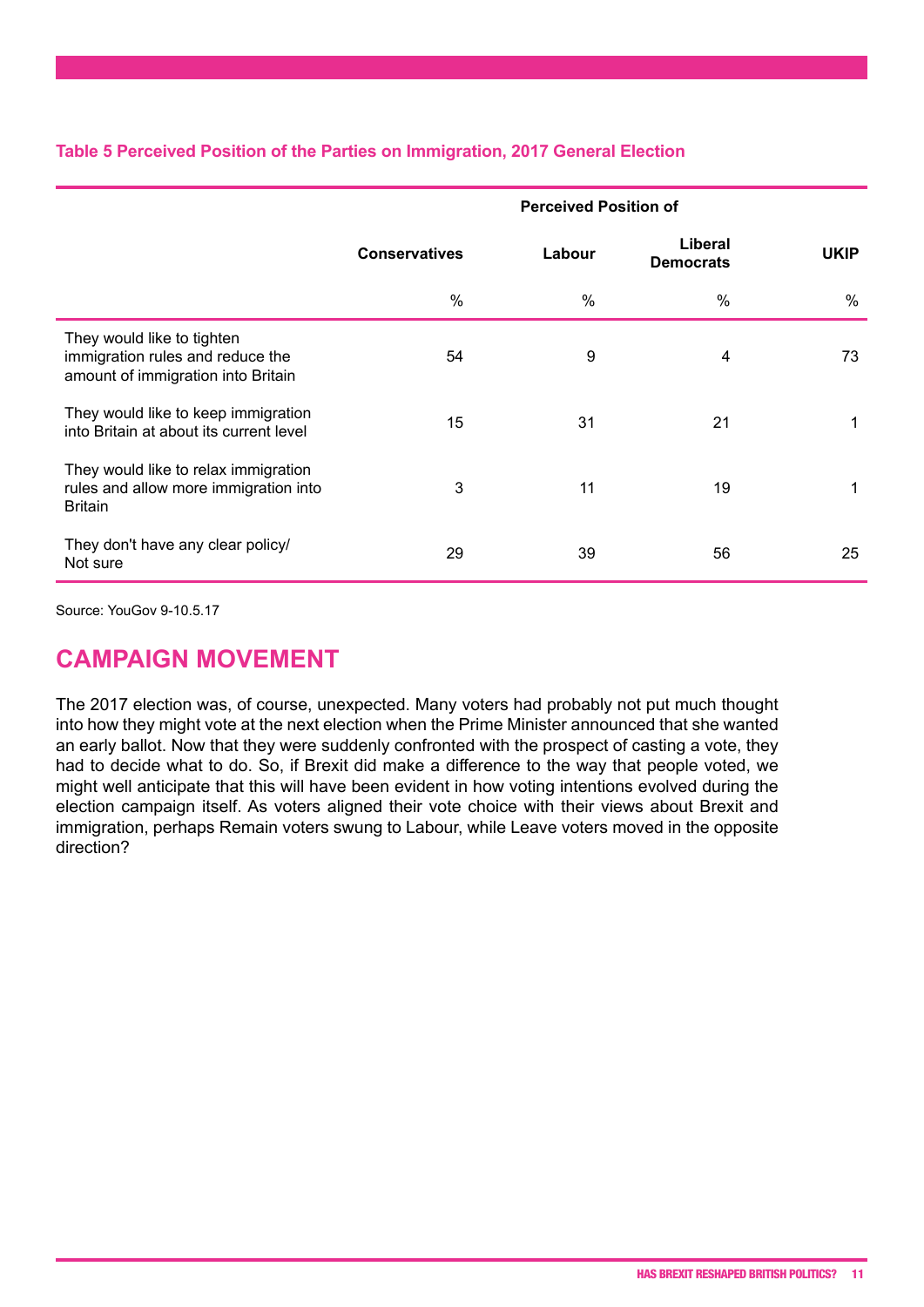#### **Table 6 The Evolution of Vote Intentions by EU Referendum Vote During the 2017 Election Campaign**

|                       |                              | <b>Remain Voters</b>           |        |                              | <b>Leave Voters</b>            |                  |
|-----------------------|------------------------------|--------------------------------|--------|------------------------------|--------------------------------|------------------|
| <b>Vote Intention</b> | March/<br><b>Early April</b> | Late May/<br><b>Early June</b> | Change | March/<br><b>Early April</b> | Late May/<br><b>Early June</b> | Change           |
|                       | $\%$                         | $\frac{0}{0}$                  |        | $\frac{0}{0}$                | $\%$                           |                  |
| Conservative          | 38                           | 33                             | -5     | 53                           | 58                             | $+5$             |
| Labour                | 32                           | 45                             | $+13$  | 17                           | 23                             | $+6$             |
| Liberal Democrat      | 16                           | 12                             | $-4$   | 4                            | 4                              | $\boldsymbol{0}$ |
| <b>UKIP</b>           | 1                            | 0                              | $-1$   | 19                           | 8                              | $-11$            |

Source: Calculated from ICM Polls: March/Early April: Average of 4 polls conducted 3 March -17 April. Late May/Early June: Average of 4 polls conducted 26 May-7 June

Table 6 addresses this question by comparing the vote intentions of Remain and Leave voters in ICM's polls in the weeks immediately before the 2017 election was called with how they said they would vote during the last two weeks of the election campaign. If we look first of all at the change in party support amongst those who voted Leave in the EU referendum, we find little apparent support for our proposition. In the wake of a squeeze on UKIP support amongst this group, Conservative support increased by five points, but Labour support increased too, by six points. There is no sign here of Leave voters distinctively swinging in favour of the Conservatives.

However, a very different picture emerges amongst those who voted Remain. Although support for the Conservatives was already lower amongst this group when the election was called, support for the party fell by five points amongst Remain voters during the course of the campaign. In contrast, Labour's support increased markedly amongst this group, by no less than 13 points. Here are the first signs that perhaps some Remain voters at least may have been dissuaded from voting Conservative by the stance that the party was taking on immigration and Brexit.

## **A LONGER LENS – CHANGES IN SUPPORT SINCE 2015**

Still, this by no means demonstrates that the pattern of voting in 2017 reflected people's views about Brexit any more closely than did the way that people voted in 2015. Perhaps all that happened during the 2017 election campaign is that Labour regained ground amongst Remain voters that it had lost during the previous two years (Curtice, 2017b). Maybe Remain voters had previously been particularly likely to have had doubts about Jeremy Corbyn's leadership – he had, after all, been much criticised for his allegedly lukewarm involvement in the Remain campaign during the EU referendum – and these doubts had now been assuaged.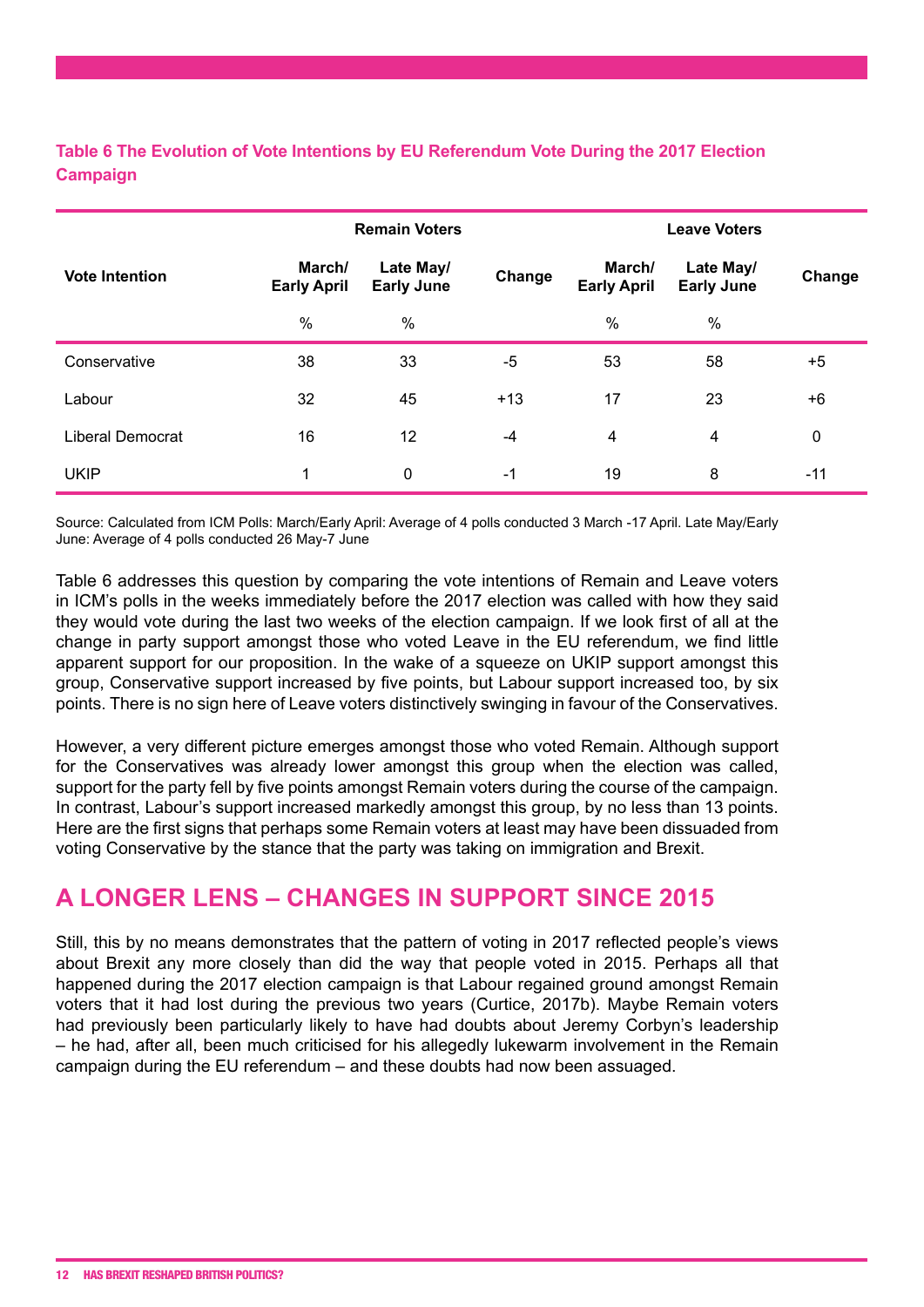#### **Table 7 Vote 2015 and 2017 by EU Referendum Vote 2016**

|                               |      | <b>Remain Voters</b> |        |      | <b>Leave Voters</b> |        |  |
|-------------------------------|------|----------------------|--------|------|---------------------|--------|--|
| <b>Vote</b>                   | 2015 | 2017                 | Change | 2015 | 2017                | Change |  |
|                               | $\%$ | $\%$                 |        | $\%$ | $\%$                |        |  |
| <b>Ashcroft Poll</b>          |      |                      |        |      |                     |        |  |
| Conservative                  | 30   | 25                   | $-5$   | 45   | 60                  | $+15$  |  |
| Labour                        | 41   | 51                   | $+10$  | 20   | 25                  | $+5$   |  |
|                               |      |                      |        |      |                     |        |  |
| <b>British Election Study</b> |      |                      |        |      |                     |        |  |
| Conservative                  | 31   | 23                   | -8     | 45   | 53                  | $+8$   |  |
| Labour                        | 42   | 60                   | $+18$  | 20   | 26                  | $+6$   |  |

Sources: Lord Ashcroft Poll 6-9.6.17; 2015 and Referendum vote is as reported in 2017. 2015-17 British Election Study Internet Panel Wave 13; 2015 and Referendum vote obtained in most cases shortly after the relevant ballot.

However, this seems not to have been the case. In Table 7 we show, using two different surveys, the level of support for the Conservatives and Labour amongst Remain and Leave voters in both the 2015 and the 2017 elections. Both exercises suggest that the Conservatives performed less well amongst Remain voters in 2017 than it had done in 2015, while support for Labour amongst such voters was markedly higher. Meanwhile, although support for Labour increased amongst Leave voters too, it did so to a lesser extent than it did amongst Remain voters. The Conservatives, meanwhile, made progress amongst Leave voters, and may have even advanced more strongly amongst them than Labour did. Certainly, although the Conservatives had already been more popular than Labour amongst Leave voters in 2015, while the opposite was true of those who backed Remain, the gap between the two sets of voters was noticeably bigger in 2017 than it had been in 2015. Attitudes towards Brexit did, it seems, make a difference to how people voted in 2017.

Still, it might be objected at this point that the question before voters in the election was not whether the UK should leave the EU or not – that decision had already been made in the referendum. Rather, the issue that the Prime Minister was putting before voters in the election campaign was what shape Brexit should take (and who could better deliver it). Thus, what really matters is not the extent to which how people voted in the EU referendum was reflected in how they voted in the general election, but rather to what extent the kind of Brexit that voters wanted played a role in how they voted in 2017.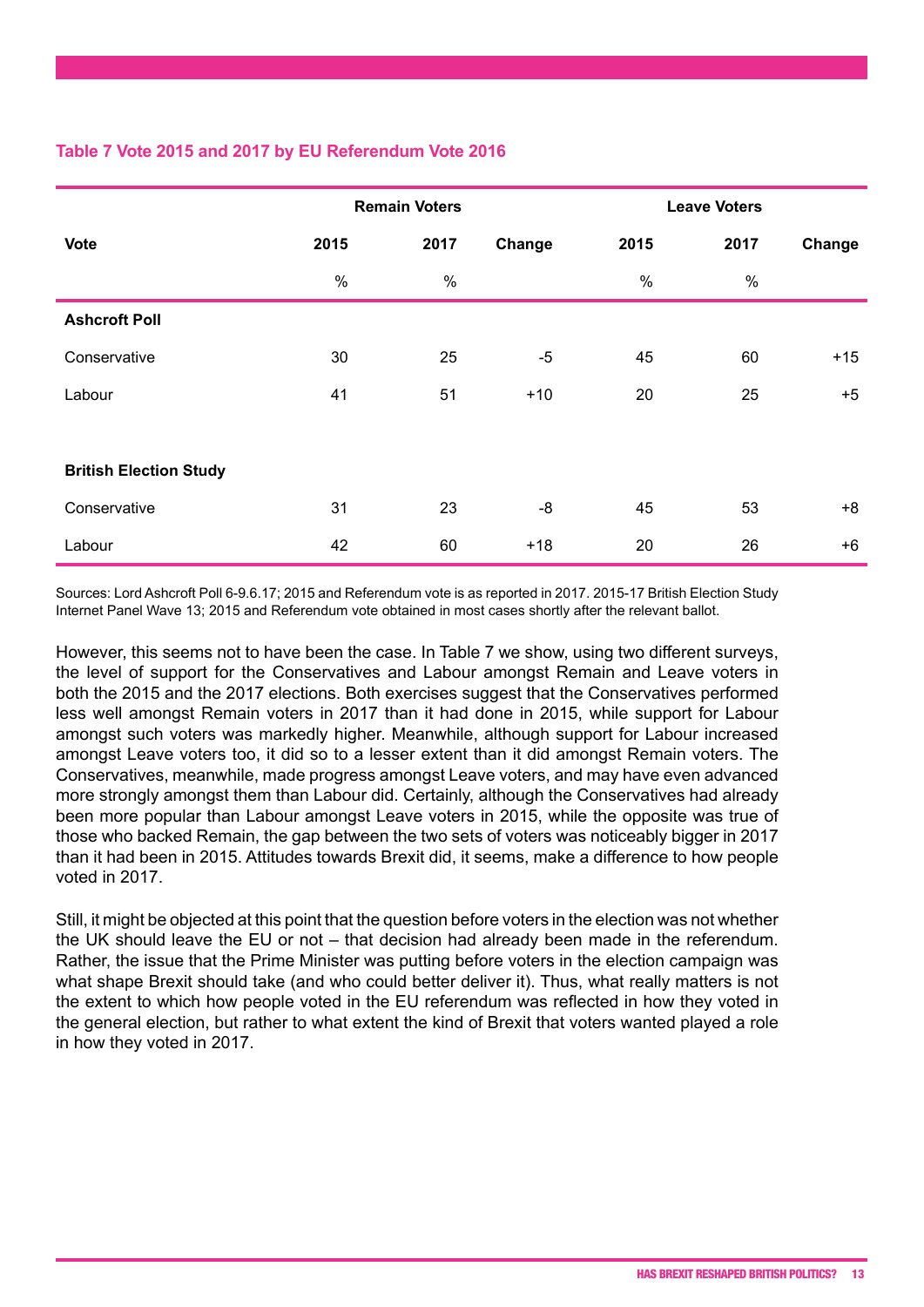|                         |      | % Voted Conservative        |      | % Voted Labour              |  |
|-------------------------|------|-----------------------------|------|-----------------------------|--|
| <b>Brexit Priority</b>  | 2017 | <b>Change since</b><br>2015 | 2017 | <b>Change since</b><br>2015 |  |
| Access to single market | 18   | -9                          | 55   | $+11$                       |  |
| Equal                   | 46   | 0                           | 38   | +9                          |  |
| Control immigration     | 61   | $+16$                       | 24   | $+5$                        |  |

#### **Table 8 Support for Conservatives and Labour in 2017 and Change in Support since 2015 by Brexit Priority**

Source: 2015-17 British Election Study Internet Panel Wave 13

In fact, there is a clear link between people's priorities for Brexit and how they voted in the referendum. The first piece of evidence to that effect is shown in Table 8. Respondents to the British Election Study internet panel were asked to use a scale from zero to ten to indicate the relative importance to them in the Brexit negotiations of securing 'access to the single market' and controlling immigration, with zero indicating that they prioritised 'access to the single market' and ten indicating that they prioritised controlling immigration. Those who gave themselves a score of between zero and three are classified as prioritising access to the single market, those who replied with a score of between seven and ten as giving priority to controlling immigration, while those with a score of between four and six are categorised as giving more or less equal weight to both considerations. We can see that while support for the Conservatives increased by no less than 16 points amongst those for whom the priority was controlling immigration, it fell by no less than nine points amongst those who thought it was more important to secure access to the single market. Meanwhile, although Labour's vote did also increase to some extent amongst those who wanted above all to control immigration, at five points the increase was less than that enjoyed by the Conservatives amongst this group - and was lower than the eleven point increase in support that Labour itself enjoyed amongst those whose priority was access to the single market.

A similar result is obtained, at least so far as the Conservatives are concerned, if we look at the link between how people voted in the referendum and attitudes towards a hypothetical trade-off between free access to the single market and free movement of people. Respondents to the July 2017 wave of the NatCen Panel were asked whether or not 'Britain should or should not allow people from the EU to come here freely to live and work in return for allowing British firms to sell goods and services freely in the EU'. As Table 9 shows, those who said that Britain definitely should not allow freedom of movement for EU citizens in return for free access to the EU single market swung strongly towards the Conservatives, whereas support for the party fell somewhat amongst those who at least might be willing to contemplate such a deal. In this instance, however, the increase in Labour support bears little relation to people's attitudes towards the possible shape of Brexit.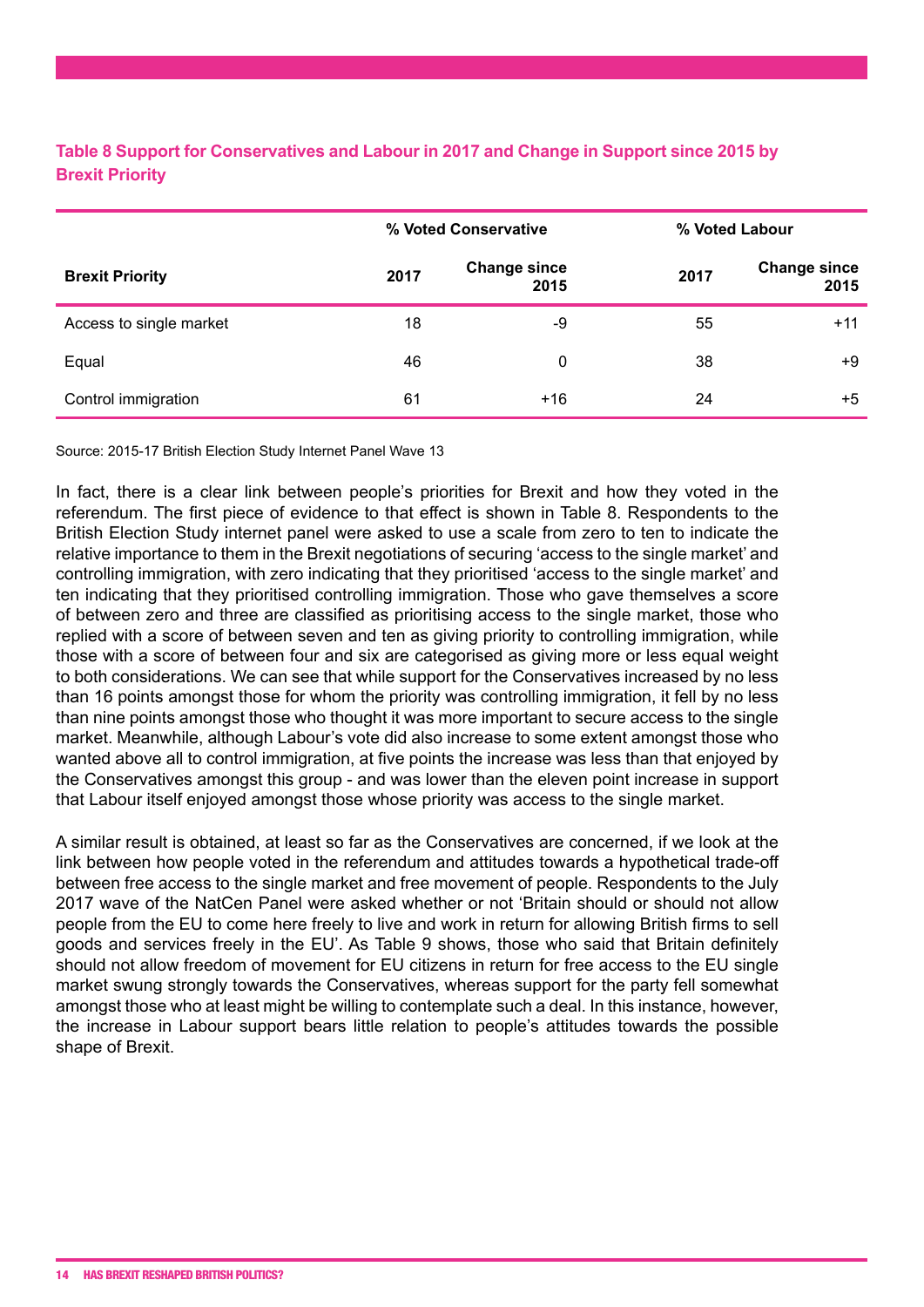#### **Table 9 Support for Conservatives and Labour in 2017 and Change in Support since 2015 by Willingness to Trade Immigration Control for Free Trade**

|                             |      | % Voted Conservative |      | % Voted Labour              |
|-----------------------------|------|----------------------|------|-----------------------------|
| <b>Willingness to Allow</b> | 2017 | Change since 2015    | 2017 | <b>Change since</b><br>2015 |
| Definitely                  | 24   | -3                   | 48   | $+7$                        |
| Probably                    | 48   | $-1$                 | 35   | +6                          |
| Probably not                | 58   | $+5$                 | 26   | $+7$                        |
| Definitely not              | 66   | $+17$                | 23   | +5                          |

Source: NatCen Mixed Mode Random Probability Panel July 2017

Much the same pattern is obtained too if we look directly at the apparent impact of attitudes towards immigration. In this instance respondents were asked to use a scale of zero to ten to say whether they thought 'that Britain's cultural life is generally undermined or enriched by migrants coming to live here from other countries', with zero indicating that they thought 'cultural life is undermined' and ten that 'cultural life is enriched'. As Table 10 shows, those who think that cultural life is undermined by immigration swung by as much as twenty points towards the Conservatives, whereas support for the party fell by eight points amongst those who felt that cultural life is enriched. Meanwhile, although the differences are not as sharp, support for Labour increased by eight or nine points amongst those who were inclined to the view that immigration enriches cultural life, whereas it fell by five points amongst those who were clearly of the view that immigration undermines the country's culture.

# **% Voted Conservative % Voted Labour Perceived Cultural Impact of Immigration <sup>2017</sup> Change since 2017 Change since**<br>2015 **2017 2015 2015** Undermined (0-1) 58 +20 28 -5  $2-4$   $52$   $+2$   $32$   $+6$ Neither (5) 47 +6 39 +1  $6-8$  5-8  $36$   $-3$   $44$   $+9$  $\frac{1}{8}$  Enriched (9-10)  $\frac{9}{8}$   $\frac{1}{8}$   $\frac{61}{8}$   $\frac{1}{8}$

#### **Table 10 Support for Conservatives and Labour in 2017 and Change in Support since 2015 by Attitudes towards the Cultural Consequences of Immigration**

Source: British Social Attitudes 2015; NatCen Mixed Mode Random Probability Panel July 2017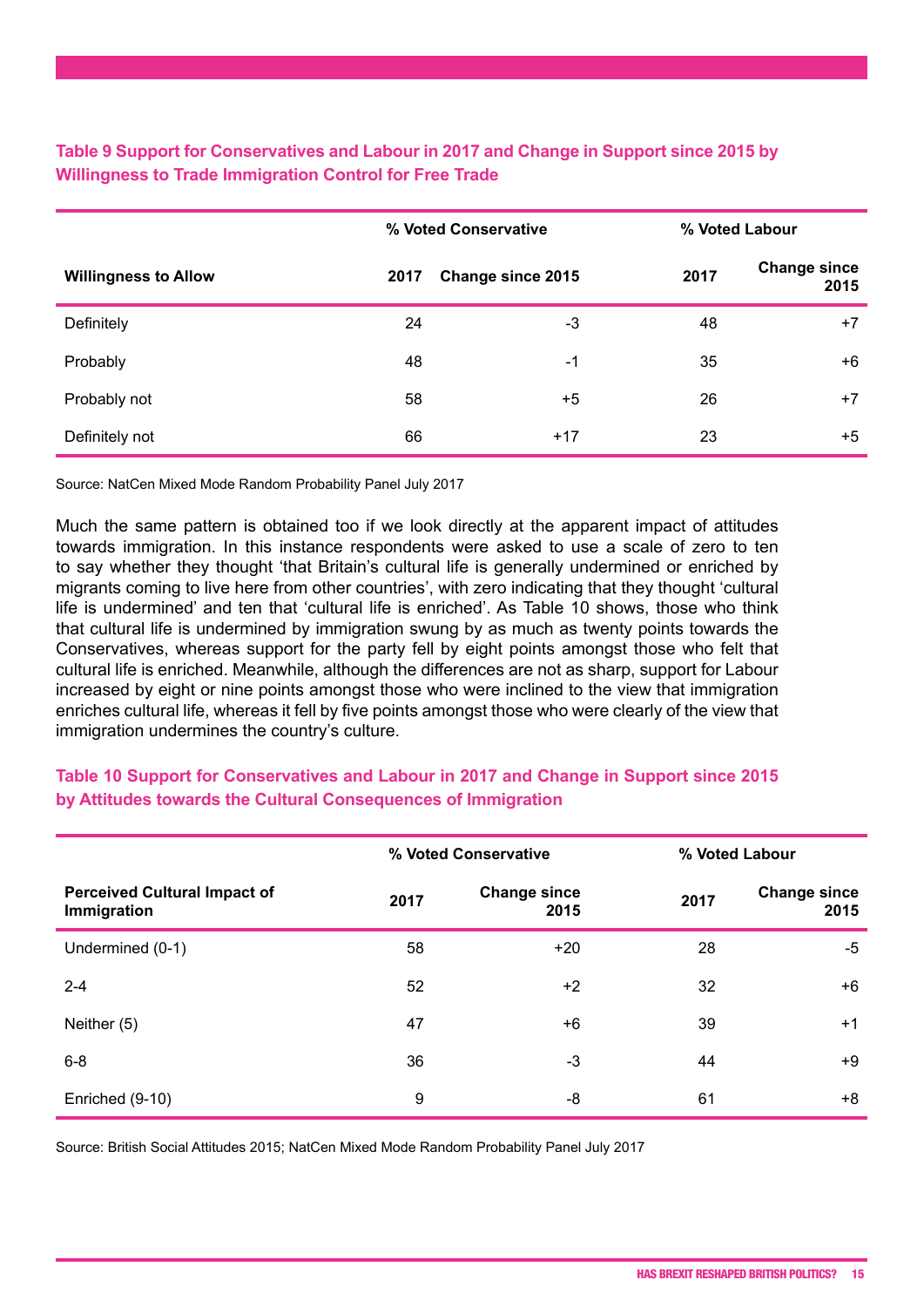So, whether we look at how people voted in the EU referendum or their views about some of the central issues in the debate about Brexit, those with divergent views swung differently between 2015 and 2017. The Conservatives gained substantial ground amongst Leave voters, those who would prefer a 'hard' Brexit and those most concerned about immigration, whereas they lost support amongst those who voted Remain, those who would prefer a 'soft' Brexit, and those who view immigration positively. In the case of Labour the divergence between these two groups is not so sharp – the party typically made progress amongst both – but even so, it tended to advance more strongly amongst Remain voters and soft Brexiteers than it did amongst Leave voters and those who are keen for Brexit to bring about an end to freedom of movement. The link between people's attitudes towards Brexit and whether they voted Conservative or Labour was much sharper than it had been two years previously.

# **THE CHANGED VALUE AND DEMOGRAPHIC BASE OF PARTY SUPPORT**

Given that is the case, does this also mean that the link between people's values and which party they voted for at the general election changed too? Has the distinction between social liberals and social conservatives become more important in determining which of the two largest parties people support, displacing perhaps the debate between those on the left and those on the right? And if that is the case, does this also mean that the demography of British elections has altered too, with age and education displacing social class as the basis of electoral choice?

|                    |      | % Voted Conservative        |      | % Voted Labour              |
|--------------------|------|-----------------------------|------|-----------------------------|
| <b>Orientation</b> | 2017 | <b>Change since</b><br>2015 | 2017 | <b>Change since</b><br>2015 |
| <b>BSA/NatCen</b>  |      |                             |      |                             |
| Liberal            | 26   | $-7$                        | 49   | $+12$                       |
| Centre             | 45   | $\pmb{0}$                   | 37   | $+6$                        |
| Conservative       | 57   | $+9$                        | 33   | $+5$                        |
|                    |      |                             |      |                             |
| <b>BES</b>         |      |                             |      |                             |
| Liberal            | 20   | $-6$                        | 56   | $+13$                       |
| Centre             | 49   | $+3$                        | 34   | $+8$                        |
| Conservative       | 58   | $+14$                       | 27   | $+5$                        |

#### **Table 11 Support for Conservatives and Labour in 2017 and Change in Support since 2015 by Liberal/Conservative Orientation**

Sources: BSA/NatCen: British Social Attitudes 2015 & NatCen Mixed Mode Random Probability Panel July 2017; BES:2015-17 British Election Study Internet Panel Wave 13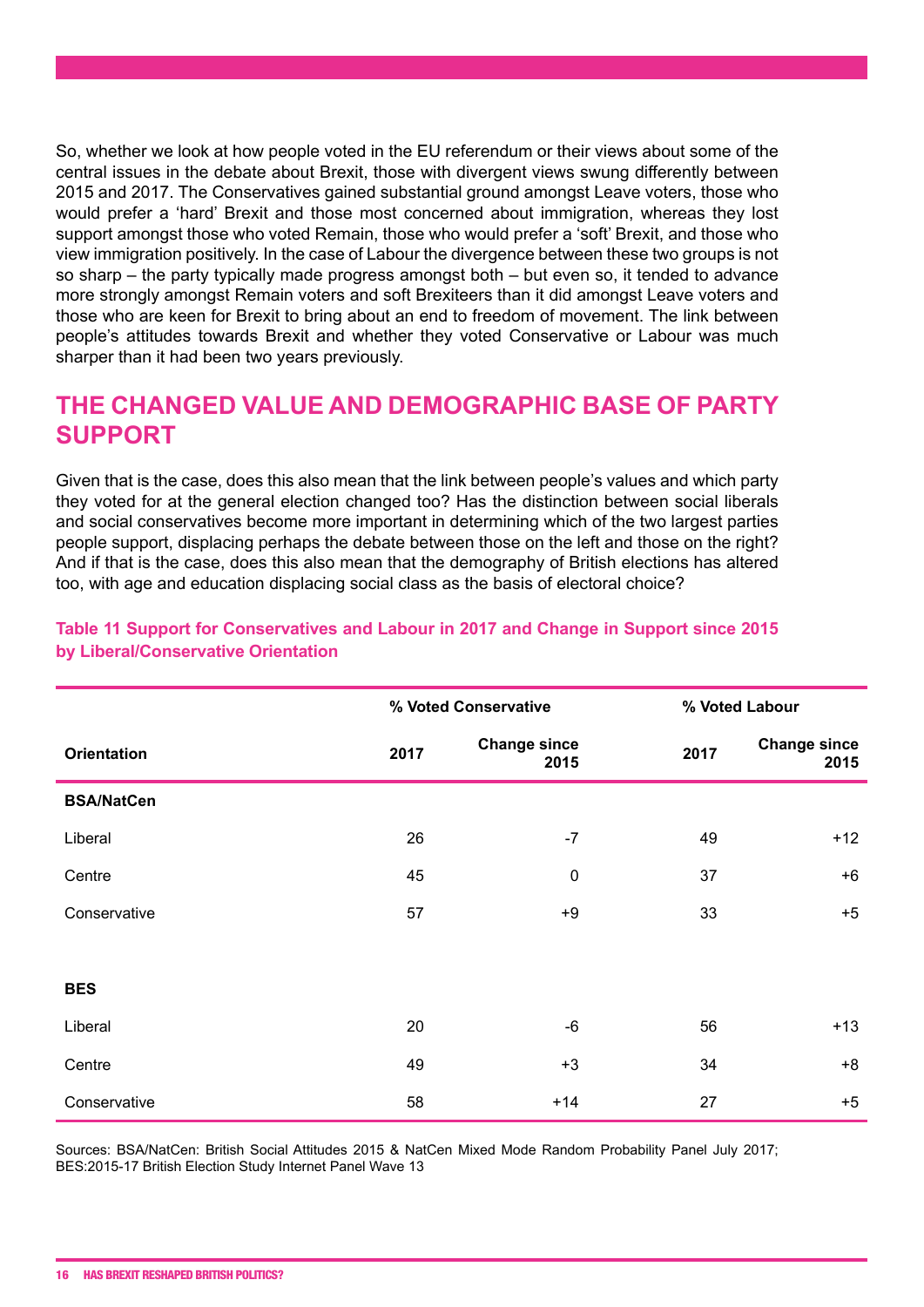It certainly appears to be the case that the distinction between social liberals and social conservatives mattered more in 2017 than in 2015. In Table 11 we show the level of support for Conservative and Labour amongst liberals and conservatives in 2017 and how this differed from 2015 according to two sources, both of which measured whether someone was a social liberal or a social conservative in the same way as was done in Table 2 above. Both sources show that support for the Conservatives increased amongst the one-third or so most socially conservative part of the population, while the party's vote fell back amongst the most socially liberal section of the electorate. Meanwhile, although the difference is less stark, both surveys also show that support for Labour increased more amongst liberals than it did amongst conservatives. As a result, social conservatives were between 30 and 40 points more likely than social liberals to vote Conservative, and between 15 and 30 points less likely to vote Labour.

But what do we observe when we undertake a similar comparison of the movements in party support amongst those on the left and those on the right? Here there is no consistent evidence of divergence, such as, for example, those on the left moving towards Labour with those on the right swinging towards the Conservatives. Neither source in Table 12 provides any evidence at all to support the latter possibility, and while the data from one source do show Labour gaining ground more amongst those on the left than amongst those on the right, the movement towards the party amongst those in the centre is almost as strong as amongst those on the left. There is certainly not enough evidence here to conclude that Labour's advance in the election was fuelled primarily by those on the left being attracted by Jeremy Corbyn's allegedly more left-wing agenda.

|                    |      | % Voted Conservative        | % Voted Labour                      |
|--------------------|------|-----------------------------|-------------------------------------|
| <b>Orientation</b> | 2017 | <b>Change since</b><br>2015 | <b>Change since</b><br>2017<br>2015 |
| <b>BSA/NatCen</b>  |      |                             |                                     |
| Left               | 21   | $+4$                        | 62<br>$+6$                          |
| Centre             | 41   | $+5$                        | $+8$<br>45                          |
| Right              | 62   | $-4$                        | 18<br>$+7$                          |
|                    |      |                             |                                     |
| <b>BES</b>         |      |                             |                                     |
| Left               | 16   | $+3$                        | $+13$<br>62                         |
| Centre             | 34   | $+3$                        | 45<br>$+11$                         |
| Right              | 68   | $+3$                        | 18<br>$+5$                          |

#### **Table 12 Support for Conservatives and Labour in 2017 and Change in Support since 2015 by Left/Right Orientation**

Sources: BSA/NatCen: British Social Attitudes 2015 & NatCen Mixed Mode Random Probability Panel July 2017; BES:2015-17 British Election Study Internet Panel Wave 13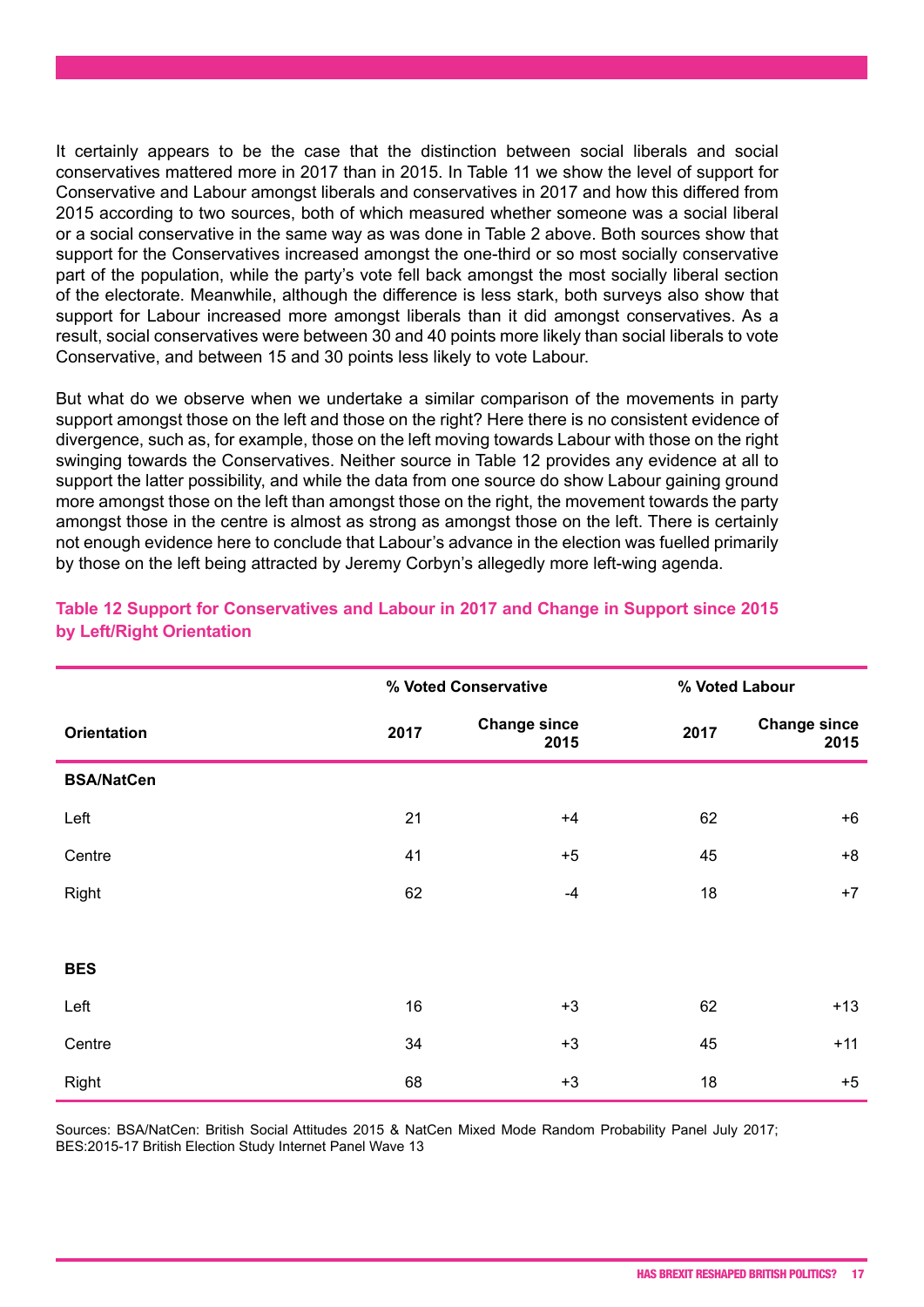That said, there clearly is no evidence here that the distinction between left and right was less likely to be reflected in how people voted than it was two years previously. Moreover, the difference between those on the left and those on the right in their level of support for the Conservatives and Labour is still bigger than the equivalent difference between social liberals and conservatives. Both surveys put the gap between left and right in their propensity to support the two parties at between 40 and 50 points or so. We cannot say, therefore, that the 2017 election saw the electoral battle between Conservative and Labour change from being a division between left and right into one between social liberals and social conservatives – left and right still mattered much as it had done in 2015. We can, however, say that the debate about Brexit has ensured that the division between the two parties is now about social liberalism vs. social conservatism as well as left vs. right

But what of the demography of party support? Have age and education come to matter more than previously? It was already the case in 2015 that younger voters were more likely to vote Labour than their older counterparts. However, as Table 13 shows, the age gap in party support widened yet further in 2017. According to the BES internet panel, for example, the Conservatives lost ground amongst those aged 35 and under, while they gained support amongst the over 45s. Labour, meanwhile, advanced strongly amongst the under 35s and only registered a minimal advance amongst the over 45s. As a result, whereas around three-fifths of those aged 66 and over voted for the Conservatives only around one in five of those aged 25 or younger did so. The figures for Labour are almost a mirror image of this picture. Other sources, such as the post-election polls conducted by Lord Ashcroft and YouGov, tell much the same story. Indeed, if we compare these figures with the equivalent statistics for the EU referendum in Table 3 above it appears that the age gap in Conservative and Labour support was at least as big as the age difference in levels of support for Remain and Leave in the EU referendum.

|                  |      | % Voted Conservative        |      | % Voted Labour              |
|------------------|------|-----------------------------|------|-----------------------------|
| <b>Age Group</b> | 2017 | <b>Change since</b><br>2015 | 2017 | <b>Change since</b><br>2015 |
| 18-25            | 18   | $-11$                       | 62   | $+21$                       |
| 26-35            | 30   | $-5$                        | 51   | $+14$                       |
| 36-45            | 37   | $\mathbf 0$                 | 43   | $+9$                        |
| 46-55            | 42   | $+3$                        | 38   | $+4$                        |
| 56-65            | 50   | $+3$                        | 30   | $+3$                        |
| 66+              | 61   | $+3$                        | 23   | $+2$                        |

#### **Table 13 Support for Conservatives and Labour in 2017 and Change in Support since 2015 by Age Group**

Source: 2015-17 British Election Study Internet Panel Wave 13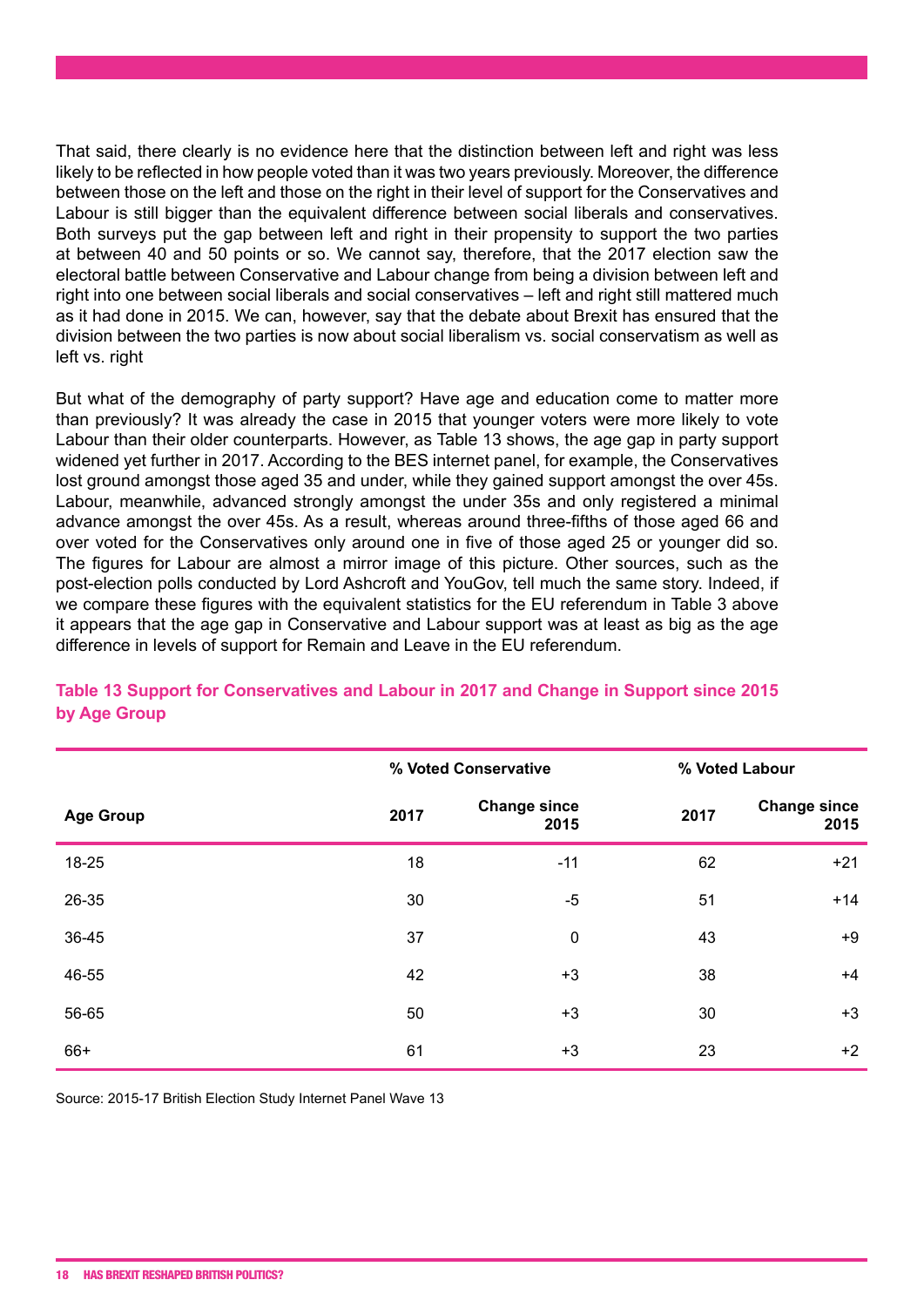In contrast, the differences in the election between graduates and those without any qualifications in their level of support for the Conservatives and Labour were much smaller than those in the EU referendum. Indeed, according to one of our sources in Table 14 there was relatively little difference between graduates and those without any qualifications in their propensity to vote Conservative or Labour. But given that graduates are relatively likely to be in middle-class occupations, this in itself might be thought a remarkable finding. Meanwhile both sources agree that the Conservatives lost support amongst graduates while gaining it amongst those without any qualifications at all. Both also suggest Labour advanced more strongly amongst graduates than amongst those without any qualifications.

**Table 14 Comparison of Support for Conservatives and Labour in 2017 and Change in Support since 2015 Amongst Graduates and Those Without Any Qualifications**

|                                 | % Voted Conservative |                          |      | % voted Labour           |  |
|---------------------------------|----------------------|--------------------------|------|--------------------------|--|
| <b>Highest</b><br>Qualification | 2017                 | <b>Change since 2015</b> | 2017 | <b>Change since 2015</b> |  |
| <b>BSA/NatCen</b>               |                      |                          |      |                          |  |
| Degree                          | 33                   | $-4$                     | 43   | $+8$                     |  |
| None                            | 35                   | $+2$                     | 47   | $+4$                     |  |
|                                 |                      |                          |      |                          |  |
| <b>BES</b>                      |                      |                          |      |                          |  |
| Degree                          | 32                   | $-4$                     | 45   | $+9$                     |  |
| None                            | 47                   | $+16$                    | 35   | $+5$                     |  |

Sources: BSA/NatCen: British Social Attitudes 2015 & NatCen Mixed Mode Random Probability Panel July 2017; BES:2015-17 British Election Study Internet Panel Wave 13

Meanwhile, as Table 15 shows, there is not any evidence that the class divide widened in 2017. If anything, the opposite might have been the case, at least so far as the Conservatives are concerned – they appear to have lost ground amongst those in professional and managerial occupations while they advanced amongst those in semi-routine and routine jobs. That said, those in middle-class jobs and, above all, those running their own business remain more likely than those in working class occupations to vote Conservative and less likely to vote Labour. The class divide in electoral choice in Britain has not disappeared – but if we compare Table 15 with Table 13 above, what is striking is that the class differences in the pattern of party support in 2017 were much smaller than the differences by age. Social class is no longer the primary, let alone the sole demographic division in how Britain votes.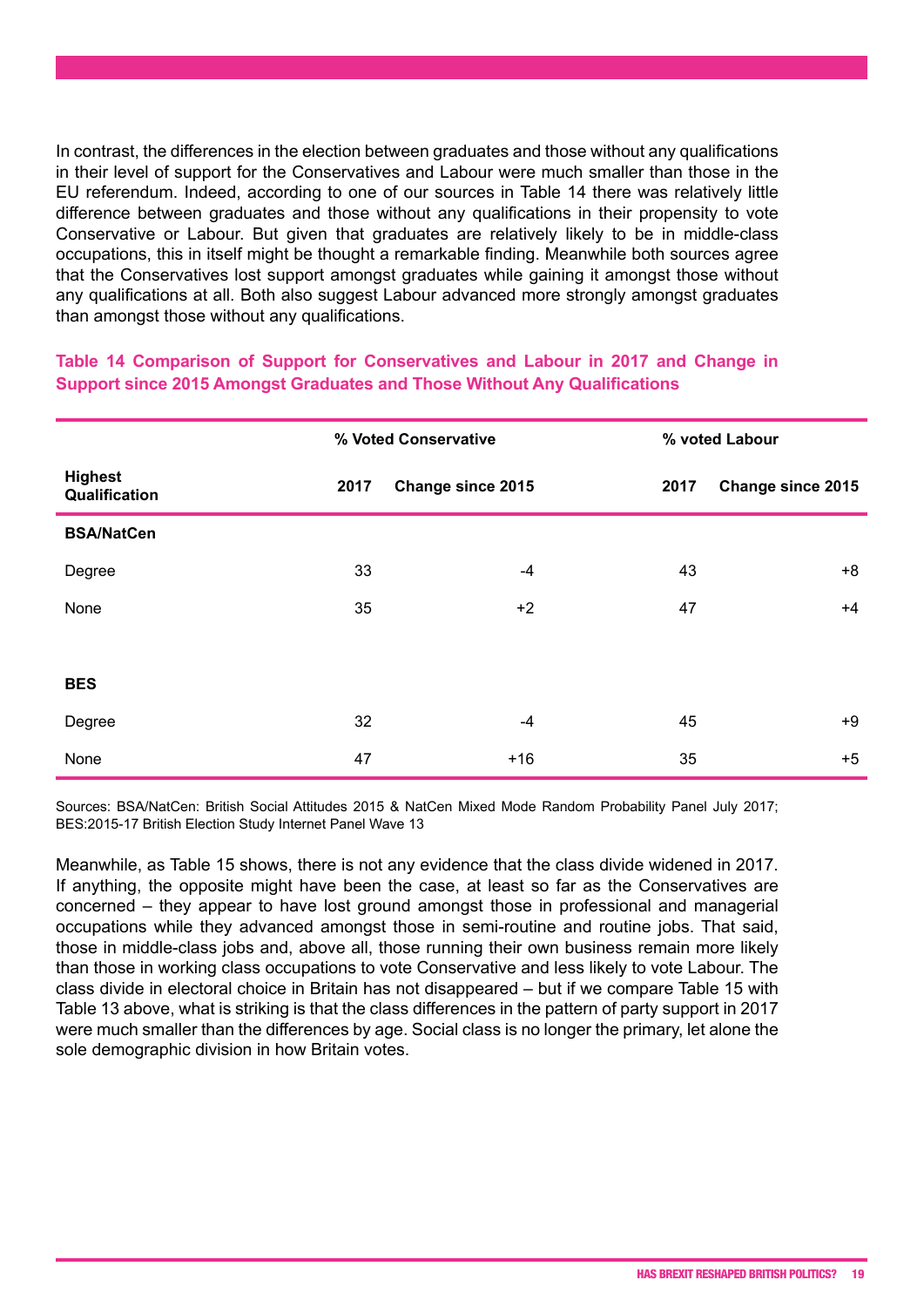#### **Table 15 Support for Conservatives and Labour in 2017 and Change in Support since 2015 by Occupational Class**

|                                                                     | % Voted Conservative |                             |      | % Voted Labour              |  |
|---------------------------------------------------------------------|----------------------|-----------------------------|------|-----------------------------|--|
| <b>National Statistics Socio-</b><br><b>Economic Classification</b> | 2017                 | <b>Change since</b><br>2015 | 2017 | <b>Change since</b><br>2015 |  |
| Professional & Managerial                                           | 40                   | -4                          | 37   | $+7$                        |  |
| Intermediate                                                        | 45                   | -1                          | 39   | +9                          |  |
| <b>Small Employers</b>                                              | 55                   | $+5$                        | 32   | +8                          |  |
| Supervisory                                                         | 34                   | $+5$                        | 51   | $+19$                       |  |
| Semi-routine & Routine                                              | 33                   | $+5$                        | 49   | $+4$                        |  |

Source: BSA/NatCen: British Social Attitudes 2015 & NatCen Mixed Mode Random Probability Panel July 2017.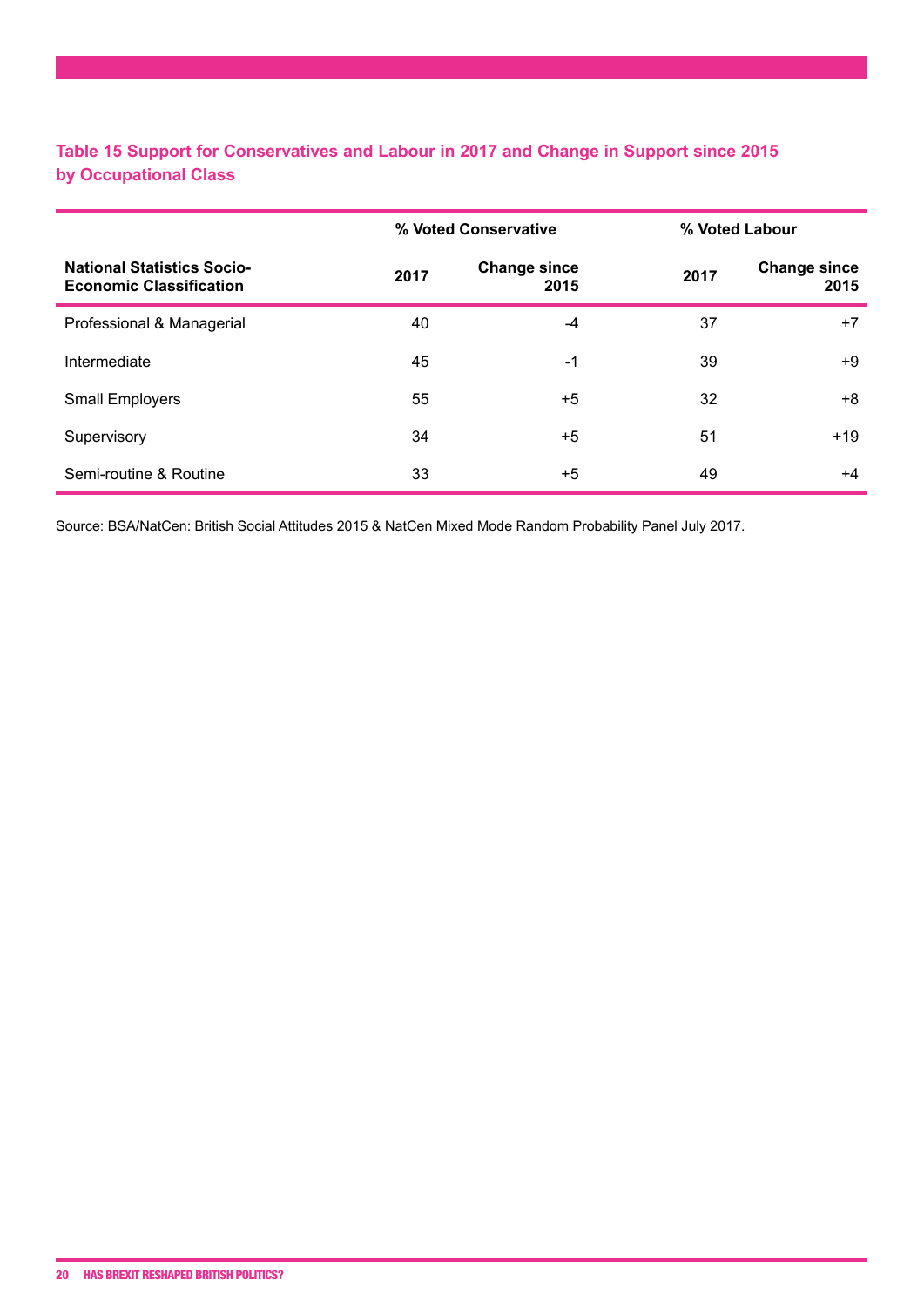# **CONCLUSION**

Despite the apparent ambiguity in the stances on Brexit adopted by the Conservatives and Labour during the EU referendum, it appears that voters' views about Brexit did influence how people voted in the 2017 election. Those who had voted Leave and who now wanted a 'hard' Brexit voted in greater numbers for the Conservatives than they had done two years previously, whereas the party lost ground amongst Remain voters and those who now preferred a 'soft' Brexit. Meanwhile, although the difference was not so stark, Labour advanced more strongly amongst the latter group than the former. The outcome of the 2017 election was in part at least influenced by the continuing debate about Brexit.

This had implications for the values that were reflected in how people voted. Although it still mattered, whether someone voted Conservative or Labour was not just a reflection of whether they were on the 'left' or the 'right', that is, whether they wanted more government and less inequality or less government and more opportunity. Rather, that choice was now also to a greater extent than before a reflection of whether someone was a social liberal or a social conservative, that is, someone who embraces a more diverse world or who feels concerned about it. Social conservatives swung towards the Conservatives, social liberals were attracted towards Labour – a process that helps explain why neither the party of social conservatism, UKIP, nor that of social liberalism, the Liberal Democrats, prospered in the election.

But the ability of the Conservatives and Labour to encompass the division about Brexit, and thus in turn that between social liberal and social conservatives, is potentially disruptive for both parties. Many in the Labour party still think of the party as one that represents the working class. In practice, however, the party now seems to be almost as popular amongst the ever growing army of (mostly socially liberal) graduates as it is amongst (supposedly left-wing) working class voters - while above all it is now the party of young voters. Inevitably this has created a debate about whether the party should be trying to 'reconnect' with 'traditional' older working class voters, many of whom do not share the social liberalism of the party's younger and university educated supporters. In the meantime, there is certainly little evidence that the party's allegedly more leftwing outlook under Jeremy Corbyn played a decisive role in determining who did swing back to the party in 2017.

In the case of the Conservatives the potential disruptions and tensions created by the election are even greater. The party has long been regarded as the party of big business, and has typically been successful in raising funds as well as moral support from that quarter. But most businesses would prefer Britain to remain in the EU and would certainly like to see the UK negotiate a 'soft' rather than a 'hard' Brexit. But the election saw the Conservatives gain ground amongst Leave voters and amongst those for whom limiting immigration rather than maintaining membership of the EU single market is a higher priority, thereby leaving the party with an electorate whose views are largely at odds with those of its traditional paymasters. How the Conservatives do or do not resolve that tension could well be crucial in determining their political future.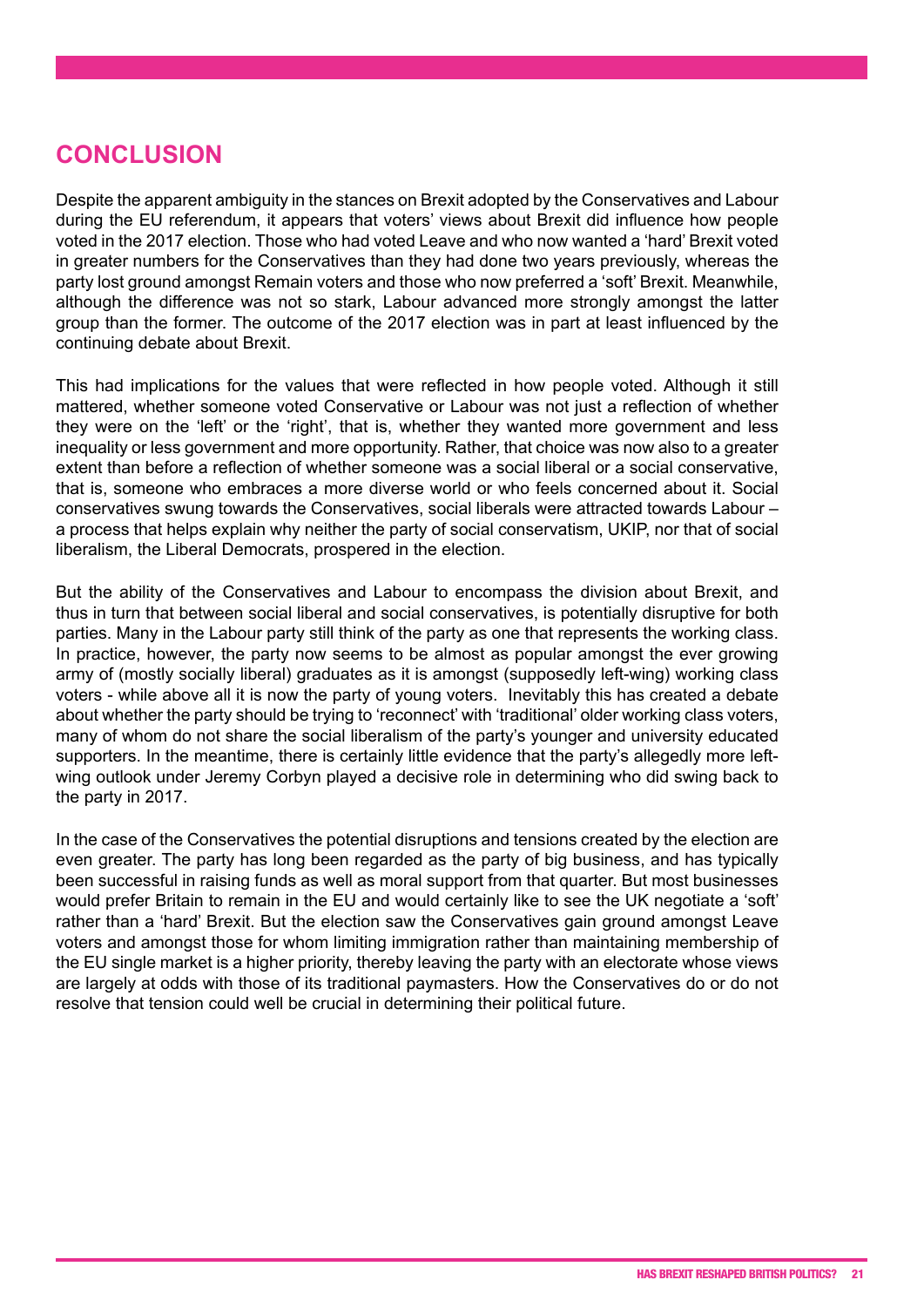# **ACKNOWLEDGEMENT**

The research reported here was funded by the Economic and Social Research Council (ESRC) as part of its 'The UK in a Changing Europe' initiative. Responsibility for the views expressed here are the responsibility of the author alone.

# **REFERENCES**

Ashcroft, Lord (2017), 'How did this result happen? My post-vote survey', Posted at <http://lordashcroftpolls.com/2017/06/result-happen-post-vote-survey/>, 9 June.

Clery, E., Curtice, J. and Harding, R. (eds) (2017), *British Social Attitudes: the 34th report*, London: NatCen Social Research. Available at <http://www.bsa.natcen.ac.uk/latest-report/british-social-attitudes-34/key-findings/context.aspx>

Curtice, J. (2017a), 'The vote to leave the EU: litmus test or lightening rod?', in Clery et al. (eds). Available at [http://www.bsa.natcen.ac.uk/media/39149/bsa34\\_brexit\\_final.pdf](http://www.bsa.natcen.ac.uk/media/39149/bsa34_brexit_final.pdf)

Curtice, 2017b), 'Labour's Richmond problem: Why isn't the party more concerned about losing Remain supporters to the Lib Dems?' *Juncture* 23 (4): 287-91.

Dunt, I. (2017), 'Britain has rejected hard Brexit'. Posted at <http://www.politics.co.uk/blogs/2017/06/09/britain-has-rejected-hard-brexit>, 9 June.

Heath, A., Jowell, R. and Curtice, J. (1985), *How Britain Votes*, Oxford: Pergamon.

Mance, H. (2017), 'A Brexit masterclass in saying little, emphatically', *Financial Times*, 25 August. Available at <https://www.ft.com/content/b36e5eae-88d7-11e7-bf50-e1c239b45787>

May, T. (2017), 'The government's negotiating objectives for exiting the EU',. Speech given at Lancaster House, 17 January. Available at [https://www.gov.uk/government/speeches/the](https://www.gov.uk/government/speeches/the-governments-negotiating-objectives-for-exiting-the-eu-pm-speech)[governments-negotiating-objectives-for-exiting-the-eu-pm-speech](https://www.gov.uk/government/speeches/the-governments-negotiating-objectives-for-exiting-the-eu-pm-speech)

Ross, T. and McTague, T. (2017), *Betting The House: The Inside Story of the 2017 Election*, London: Biteback.

Stewart, H. and Asthana, A. (2017), 'Keir Starmer: Labour can change course of Brexit after May's election rejection', 16 June. Available at [https://www.theguardian.com/politics/2017/](https://www.theguardian.com/politics/2017/jun/16/keir-starmer-labour-can-change-course-of-brexit-after-mays-election-rejection) [jun/16/keir-starmer-labour-can-change-course-of-brexit-after-mays-election-rejection](https://www.theguardian.com/politics/2017/jun/16/keir-starmer-labour-can-change-course-of-brexit-after-mays-election-rejection)

Wood, M. (2017), *Voting patterns between the 2015 and the 2017 general elections: Findings from the NatCen Panel*, London: NatCen Social Research. Available at <http://natcen.ac.uk/media/1489921/ge2017-election-analysis-09-10-2017-final-version.pdf>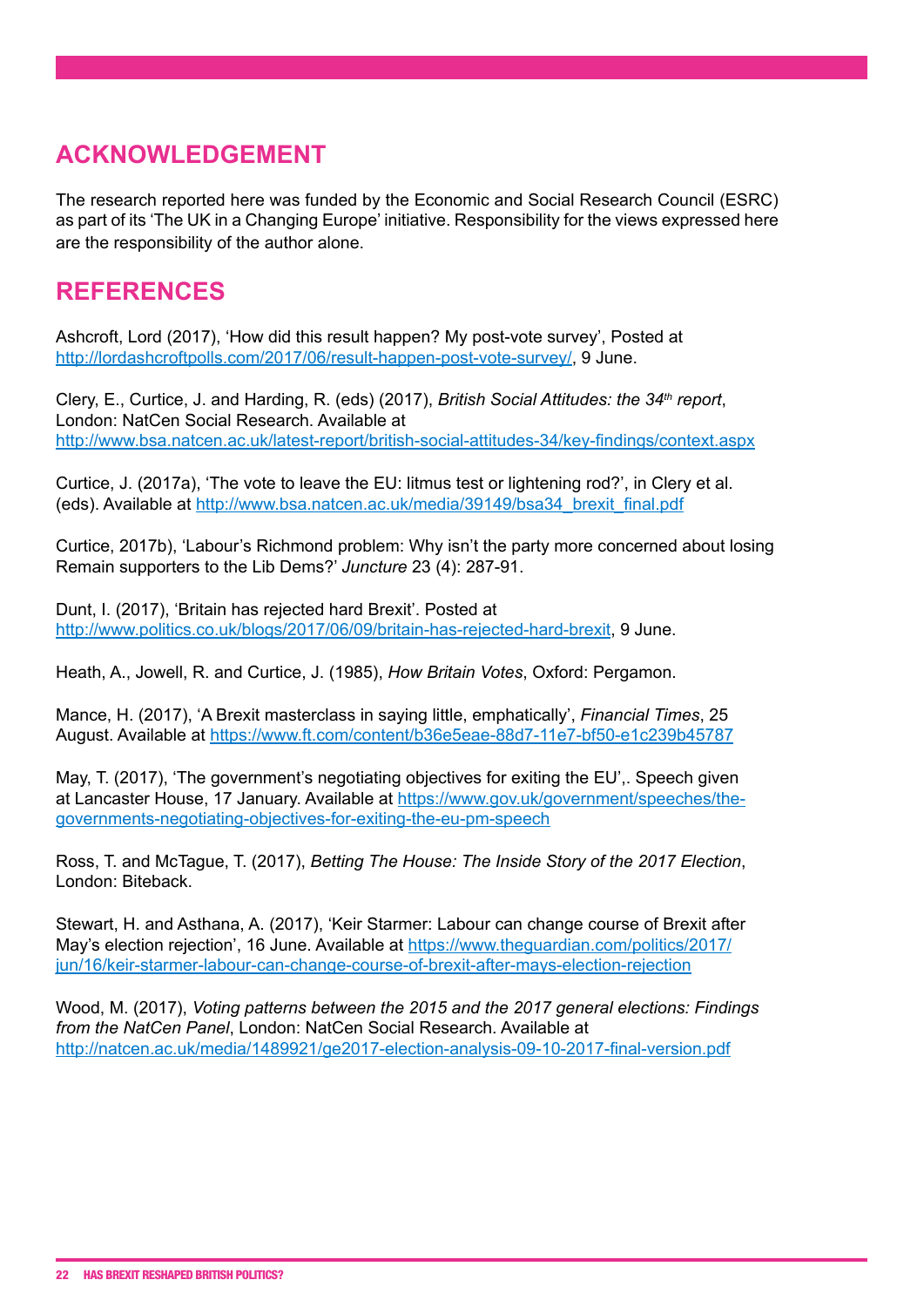# **APPENDIX: LEFT/RIGHT AND LIBERAL/CONSERVATIVE SCALES**

The left/right scale is calculated from the answers respondents give to the following propositions:

**Government should redistribute income from the better off to those who are less well off** 

**Big business benefits owners at the expense of workers** 

**Ordinary working people do not get their fair share of the nation's wealth**

**There is one law for the rich and one for the poor**

**Management will always try to get the better of employees if it gets the chance** 

In each case respondents are invited to say whether they 'strongly agree', agree', 'neither agree nor disagree', 'disagree', or 'strongly disagree'. Those who say 'strongly agree' are given a score of 1, those who 'agree' a score of 2, etc. These scores are then summed across all five items. In this paper, those on the 'left' are those whose total scale means they are amongst the one-third with the 'lowest' scores, while those on the 'right' are those with the one-third 'highest scores'.

The liberal/conservative scale is calculated from the answers respondents give to the following statements:

**Young people today don't have enough respect for traditional British values**

**People who break the law should be given stiffer sentences** 

**For some crimes, the death penalty is the most appropriate sentence**

**Schools should teach children to obey authority**

**The law should always be obeyed, even if a particular law is wrong**

**Censorship of films and magazines is necessary to uphold moral standards**

Again, in each case respondents are invited to say whether they 'strongly agree', agree', 'neither agree nor disagree', 'disagree', or 'strongly disagree'. Those who say 'strongly agree' are given a score of 1, those who 'agree' a score of 2, etc. These scores are then summed across all six items. In this paper, those classified as 'conservative' are those whose total scale means they are amongst the one-third with the 'lowest' scores, while those categories as 'liberal' are those with the one-third 'highest scores'.